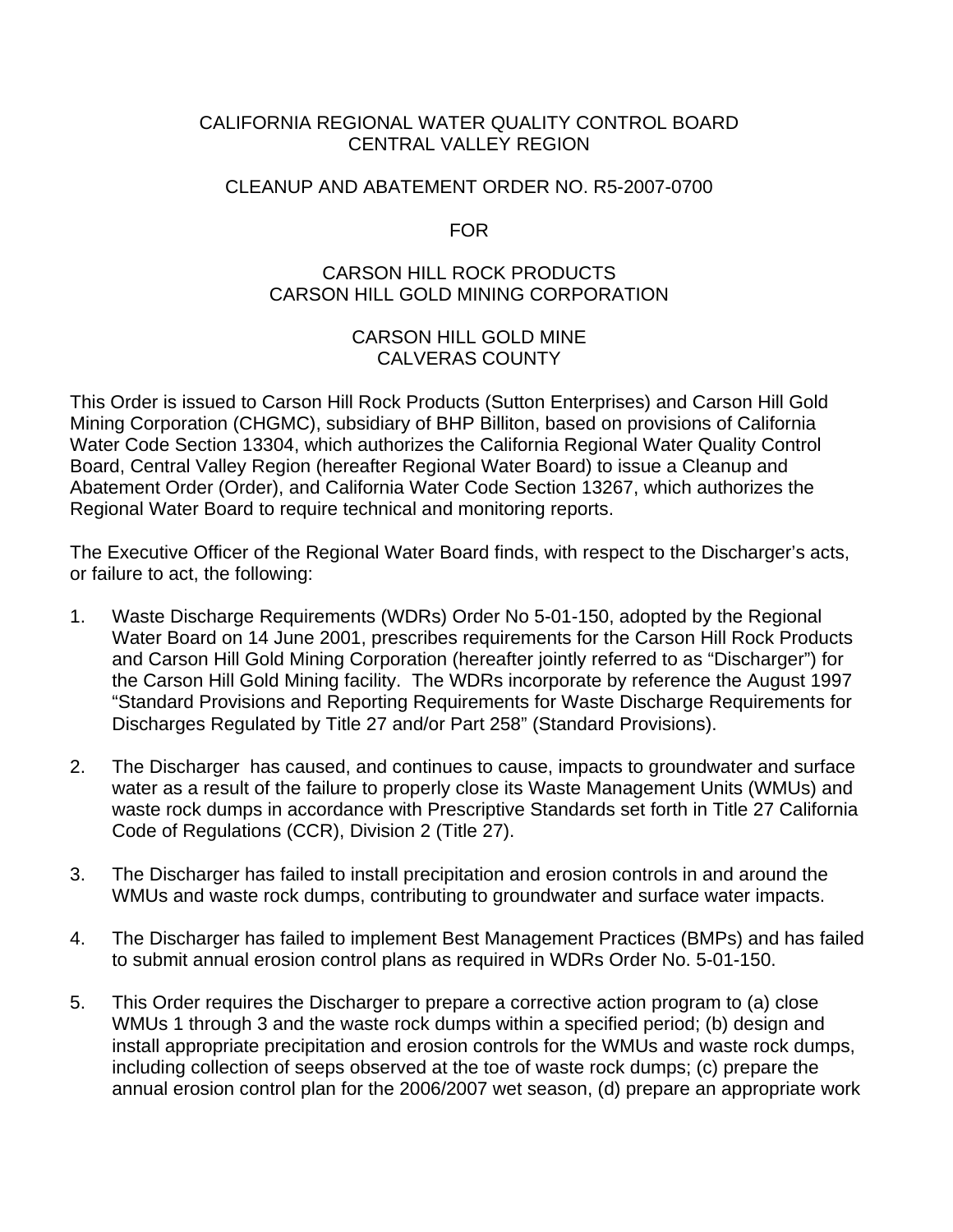Cleanup and Abatement Order No. R5-2007-0700 **Cleanup 3 and Abatement Order No. R5-2007-0700**  Carson Hill Rock Products and Carson Hill Gold Mine Corporation Calaveras County

plan for the storage and final disposal of clarifier slimes, and (f) evaluate and select remedial actions to return polluted groundwater to background concentrations in compliance with Title 27 .

### **BACKGROUND**

- 6. Carson Hill Gold Mining is adjacent to State Highway 49, near the town of Carson Hill, and overlooks the northwest shore of the Coyote Creek arm of New Melones Reservoir, in Section 13, T2N, R13E, MDB&M.
- 7. CHGMC operated a heap leach gold extraction mine from February 1988 to November 1989. Western Mining Corporation (WMC) purchased CHGMC in February 1988 and continued to operate the mine.
- 8. WDRs Order Nos. 86-011 and 88-204 regulated operation of the recent gold mining project to protect waters of the state. The former gold mining facilities consisted of the Carson Hill Open Pit, three leach units, five overburden disposal units or waste rock dumps, a lowgrade ore storage area, a barren pond, a crushing plant, and a recovery plant.
- 9. At the conclusion of processing, WDRs Order No. 88-204 required that the leached ore be detoxified. The three leach units (LU-1 through LU-3) were still in operation when mining and crushing stopped. These three units were comprised of ore crushed to minus 1.25 inches, which was stacked into the lined bowl to create valley leaches. The ore was processed with dilute cyanide solution to recover the cyanide-soluble gold from the crushed rock. LU-1 through LU-3 were detoxified and classified as Group "C" mining waste on 1 November 1990, 3 December 1991, and 7 February 1992, respectively. These three leach units are now referred to as WMU-1, WMU-2, and WMU-3.
- 10. Final closure (detoxification) reports indicate that the detoxification standards in each of the three waste management units were achieved. WMC completed closure under Closure WDRs Order No. 92-099 in conformance with Title 27.
- 11. Sutton Enterprises, dba Carson Hill Rock Products, purchased the mineral and surface rights to the 550-acre former gold mine from the CHGMC, a subsidiary of WMC, on 22 May 1997.
- 12. WDRs Order No. 98-142 added Sutton Enterprises as an owner and reflected Sutton Enterprise's proposal to utilize the closed mine site to produce landscape rocks from the existing quarry, as well as other rock products from the overburden sites and three WMUs.
- 13. WDRs Order No. 5-01-150 were adopted to update the criteria for the mercury content of rock products which could be used offsite and to require the Discharger to submit: an acceptable work plan for permanent disposal of clarifier slimes; an acceptable work plan for treatment to remove soluble metals from the clarifier slimes; and an evaluation and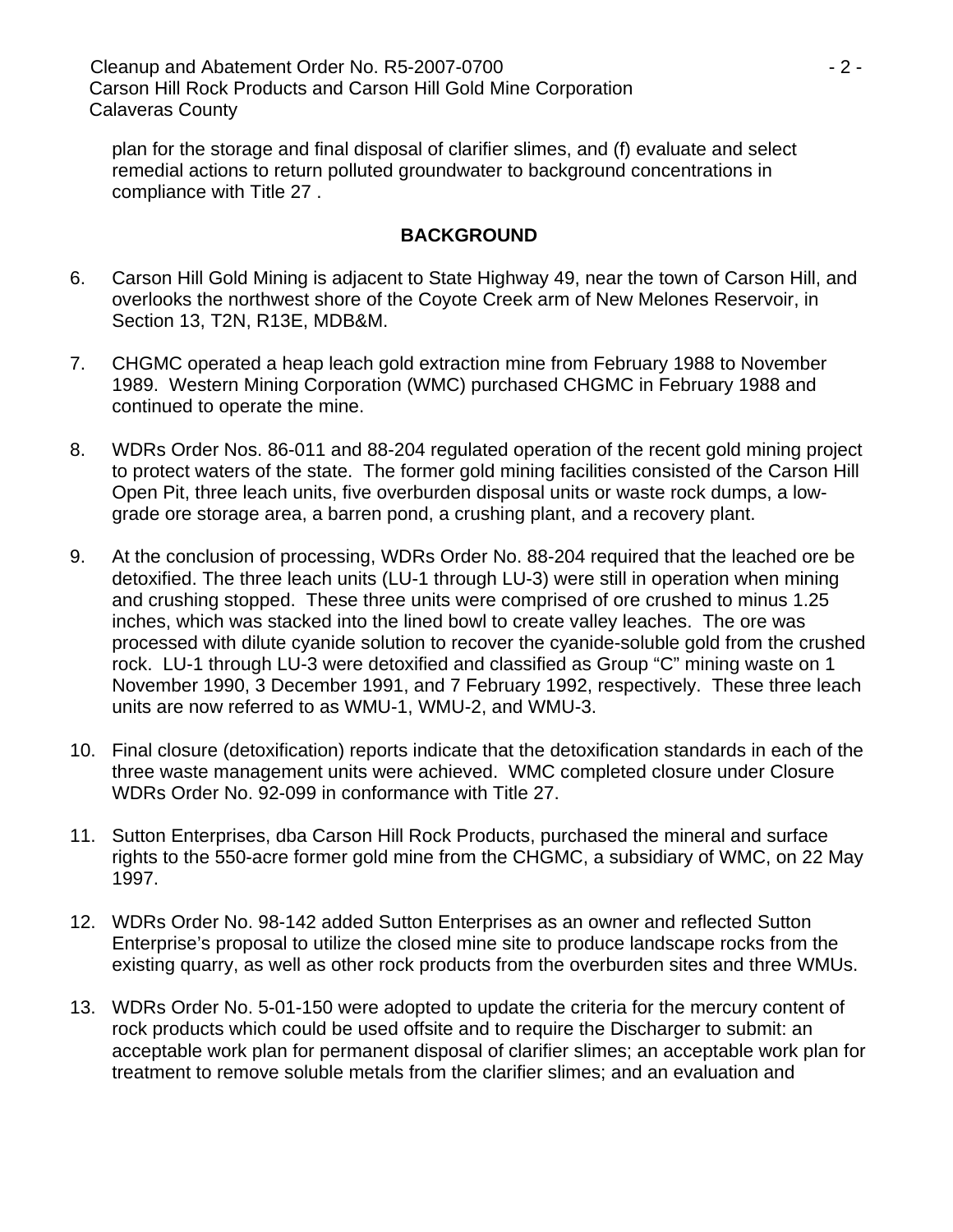selection of remedial actions to return polluted groundwater to background concentrations. Additional information, which led to the adoption of these WDRs is described below.

14. WMC, including its subsidiary CHGMC, was acquired by BHP Billiton in 2005. CHGMC, now an indirect subsidiary of BHP Billiton, retained the responsibility concerning closure and reclamation requirements associated with WDR No. 5-01-150. It is staff's understanding that the original sales agreement between CHGMC and Sutton Enterprises was carried forward with the acquisition of WMC.

# **ROCK QUARRY CLARIFIER SLIMES**

- 15. In a letter dated 11 September 2000, the Discharger was required to submit an amended report of waste discharge (ROWD) by 2 October 2000, pursuant to Section 13267 of the California Water Code (CWC). This requirement was imposed because the Discharger was illegally disposing of clarifier slime from the rock quarry operations on top of WMU-3. The amended ROWD was to include a characterization of the slime, a description of the process that produce the slime, the storage and disposal methods of the slime, and the volume of slime produced by the wash plant. The characterization of the slime was to include total and soluble concentrations of general minerals and inorganics and a determination if the slime is a designated or hazardous waste.
- 16. On 6 November 2000, staff received an Amended ROWD. The ROWD described the disposal of clarifier slime into the mine pit and other changes from the operations as described in WDRs Order No. 98-142. Clarifier slimes contain total and leachable concentrations of inorganics (cadmium and molybdenum) that exceed the California Public Health Goal and water quality goals for agriculture.
- 17. In a letter dated 16 November 2000, staff determined that the clarifier slimes are designated waste and classified them as a Group B mine waste. The clarifier slimes were required to be isolated from groundwater and surface water; Regional Water Board staff requested a work plan by 8 December 2000 proposing how this would be accomplished.
- 18. In a letter dated 24 April 2001, staff responded to the April 2001 *Proposed Work Plan to Address Clarifier Slimes Storage for the Carson Hill Rock Products.* The Clarifier Slimes work plan proposed storing and/or drying the clarifier slimes on the existing WMUs that are being mined. Staff was concerned about runoff from the clarifier slimes stored and the potential to degrade groundwater or surface water. Staff requested the Discharger to provide more detail by 17 May 2001.
- 19. WDRs Order No. 5-01-150 were adopted in June 2001 to reflect, among other items, the management of the clarifier slimes. The WDRs required the Discharger to prepare a work plan for permanent disposal of the clarifier slimes and a work plan for treatment to remove soluble metals from the clarifier slimes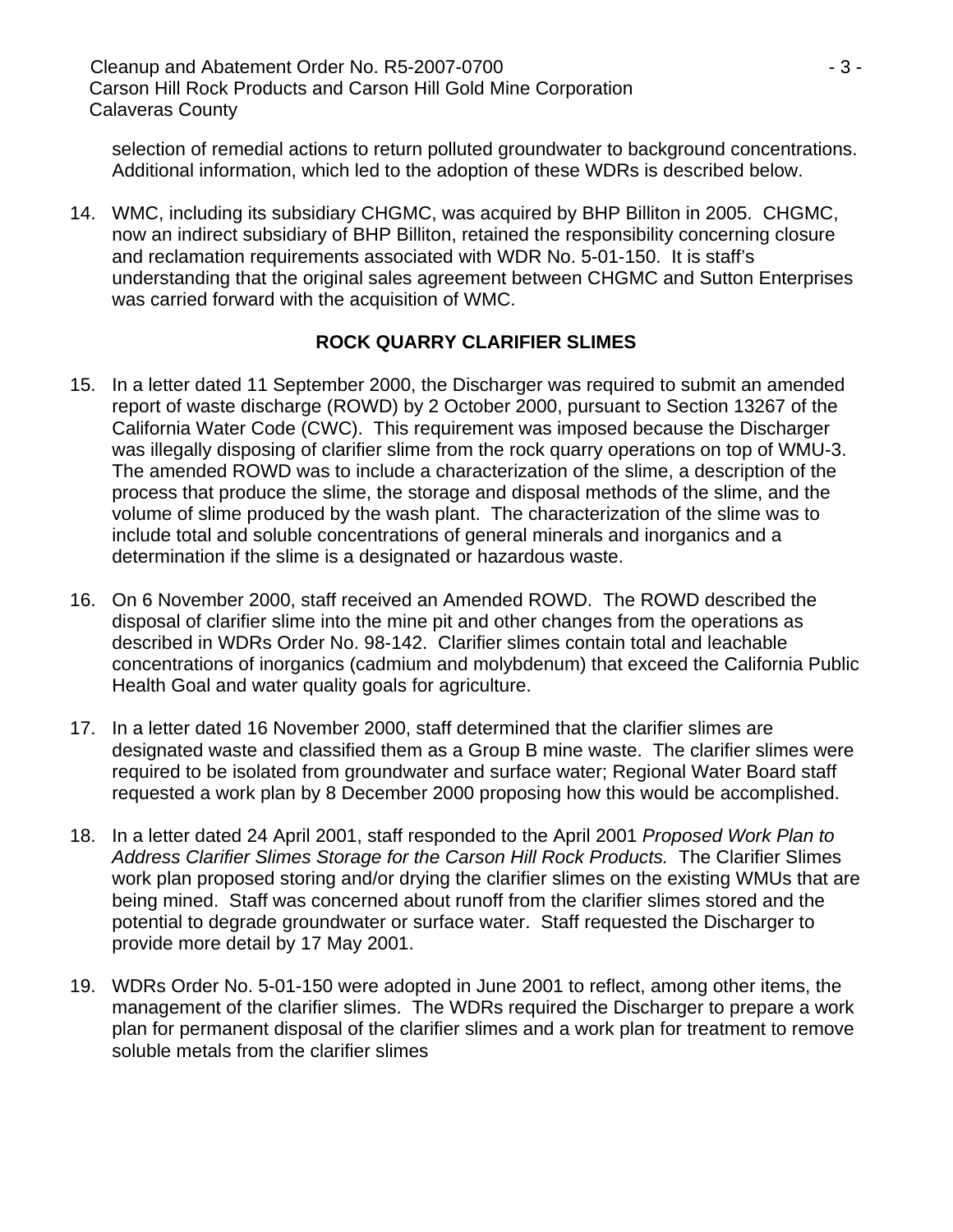- 20. In an enforcement letter dated 24 September 2003, the Discharger was issued a CWC 13267 Order for Technical Reports for failure to submit acceptable work plans for (1) the permanent disposal of clarifier slimes, for (2) the treatment to remove soluble metals from the clarifier slime, and (3) to submit an evaluation and selection of remedial actions to return polluted groundwater to background concentrations. Provision 11 of WDRs Order No. 5-01-150 required the reports. As required by Provision 12 and 13 of the WDRs, the Discharger was to obtain the Executive Officer's approval of work plans 1 and 2, above, prior to disposing of clarifier slimes in the WMUs and prior to treating the clarifier slimes for removal of soluble metals. Neither work plan had been finalized. Work plan number 3 was unacceptable as described in the Regional Water Boards letter dated 5 November 2002.
- 21. In letter dated 1 December 2003, Regional Water Board staff responded to the work plan to address clarifier slimes storage submitted on 4 November 2003. Staff found that the document was incomplete and requested the Discharger to address the report's deficiencies. Because the Discharger was using the closed WMU-3 for storage of clarifier slimes, staff considered this to be a discharge of waste to the unit, and pursuant to Title 27, no longer considered WMU-3 a closed unit. Staff requested an addendum to the work plan by 1 January 2004 and proposed to revise the WDRs once the supporting documentation was submitted.
- 22. In an email dated 10 March 2004, staff notified the Discharger that the *"Updated Work Plan to Address Clarifier Slimes Storage"* had not been submitted by the requested date of 1 January 2004. This non-submittal was a violation of the CWC 13267 Order dated 24 September 2003.
- *23.* On 12 March 2004, WMC responded to staff's 10 March 2004 letter and concluded that *"the clarifier slimes are generated solely by the aggregate mining activity of Carson Hill Rock Products. The responsibility for the ultimate solution to the issue of the clarifier slimes, as described in WDR 5-01-150, rests with Carson Hill, not WMC."*
- 24. On 22 November 2004, staff received a letter report from Environmental Services Network (ESN) called *Annual Facility Monitoring Letter Report for 2004 for the Carson Hill property.* This letter described work performed at the facility. Completed projects included the removal of all remaining slimes or silty fill material from WMU-3 to a holding area in the west-northwest corner of WMU-2 and reseeding of former slime storage area of WMU-3.
- 25. According to the 2005 Facility Monitoring Report dated 1 December 2005, approximately 4,500 tons of clarifier slimes were being stored within WMU-2 and the slime storage area was bermed off to prevent run-off. However, staff has not verified whether the clarifier slimes were isolated from groundwater or surface water.
- 26. In a letter dated 20 December 2006, Carson Hill Rock Products submitted a document titled *Clarifier Tank: Description of Clarification Process*. The letter did not address earlier concerns regarding clarifier slimes as described in the Findings above, nor did the letter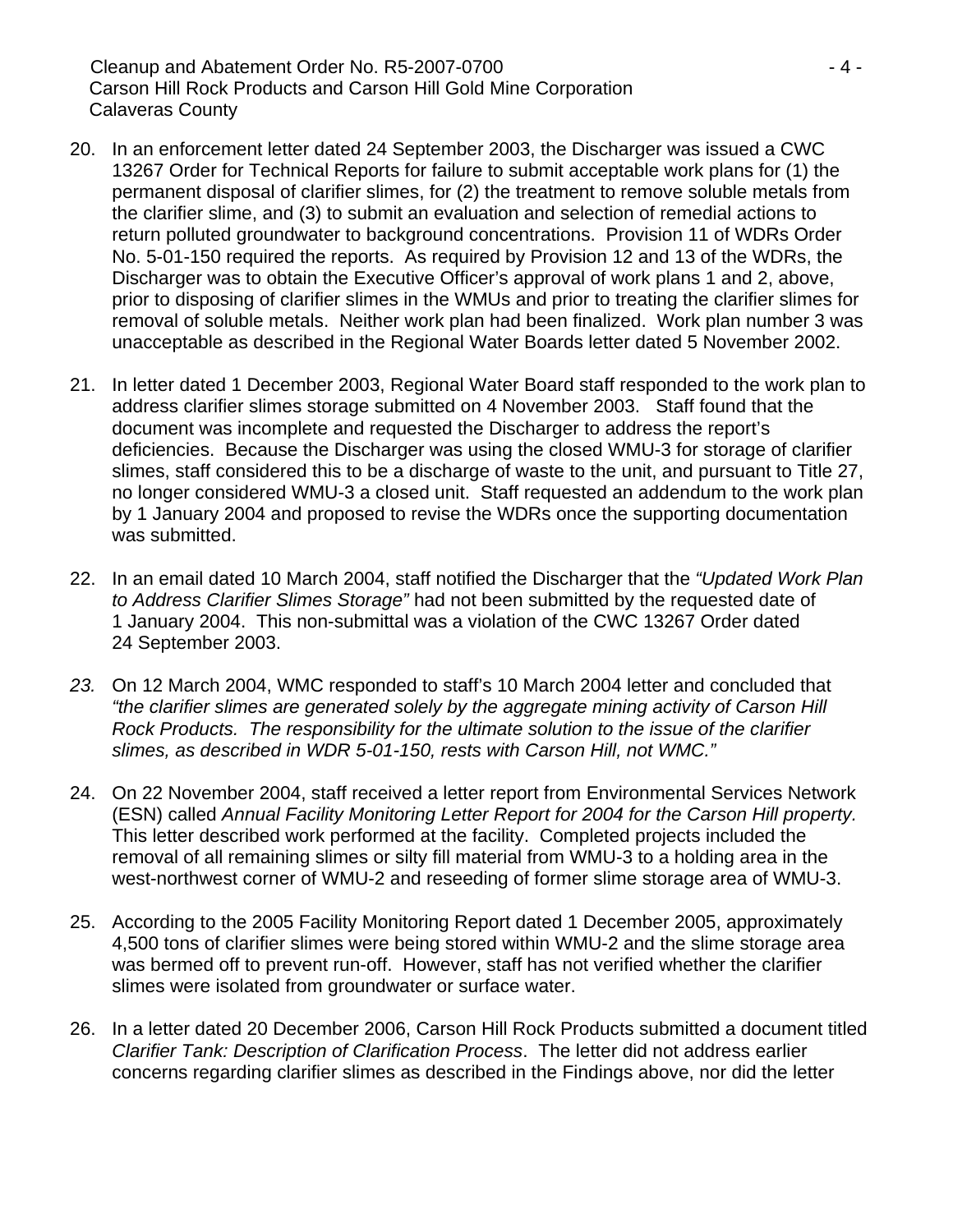address the earlier removal of clarifier slimes or whether groundwater or surface water are isolated and protected from this byproduct of aggregate washing.

27. The Discharger has failed to submit an acceptable and complete plan to address previous, current, and future clarifier slimes storage and final disposal. As of the date of this Order, it is unclear how the clarifier slimes are being stored and their final disposition, and whether the slimes are isolated from groundwater or surface water at the site. The clarifier slimes are generated by the aggregate mining activity, and Carson Rock Products (i.e. Sutton Enterprises) is responsible for the plan.

### **STORM WATER**

- 28. The Discharger submitted an erosion control plan dated October 1998.
- 29. In a letter dated 5 October 2001, staff stated that proper storm water controls or berms were not in place along the north and northwestern boundaries of WMU 3. Staff was also concerned that WMU-3 continued to accept leachate from WMU-1 and WMU-2 for spray irrigation during the summer months. Staff requested Carson Hill construct appropriate storm water controls around WMU–3 to prevent overland flows onto the unit. Photos and an as-built construction report were requested by 1 November 2001.
- 30. Staff received the requested photos and construction letter report dated 5 November 2001.
- 31. Staff's 14 February 2002 Notice of Violation stated that the Discharger violated WDRs Order No. 5-01-150, Discharge Specification B.7.e because an Annual Erosion Control Plan had not been submitted by 15 November of each year.
- 32. On 22 November 2004, staff received a letter report from Environmental Services Network (ESN) called *Annual Facility Monitoring Letter Report for 2004 for the Carson Hill property.* This letter described work performed at the facility, which included a complete evaluation of run-on/run-off potential of all three WMUs; repair or construction of run-on/run-off facilities around the WMUs; a survey of erosion control fences across the waste rock slopes; and a review of general site conditions prior to the rainy season.
- 33. The Discharger had submitted a 2005 Facility Monitoring Report as required by WDR No. 5-01-150, Discharge Specification B.7.e. The report was received 23 January 2006, two months beyond the due date. According to the Facility Monitoring Report, an erosion control channel was built upgradient of WMU-2, erosion controls measures were instituted around all three WMUs to minimize infiltration and erosion, and erosion control fences were inspected and noted to be in good shape. However, infiltration of storm water into the WMUs continued to plague the facility. At the end of the 2005 evaporation season, WMU-3 had a storage capacity of approximately 8,000,000 gallons.
- 34. On 17 May 2006, staff met with the Discharger for a site inspection. The Discharger discussed water management issues and current activities associated with WMUs and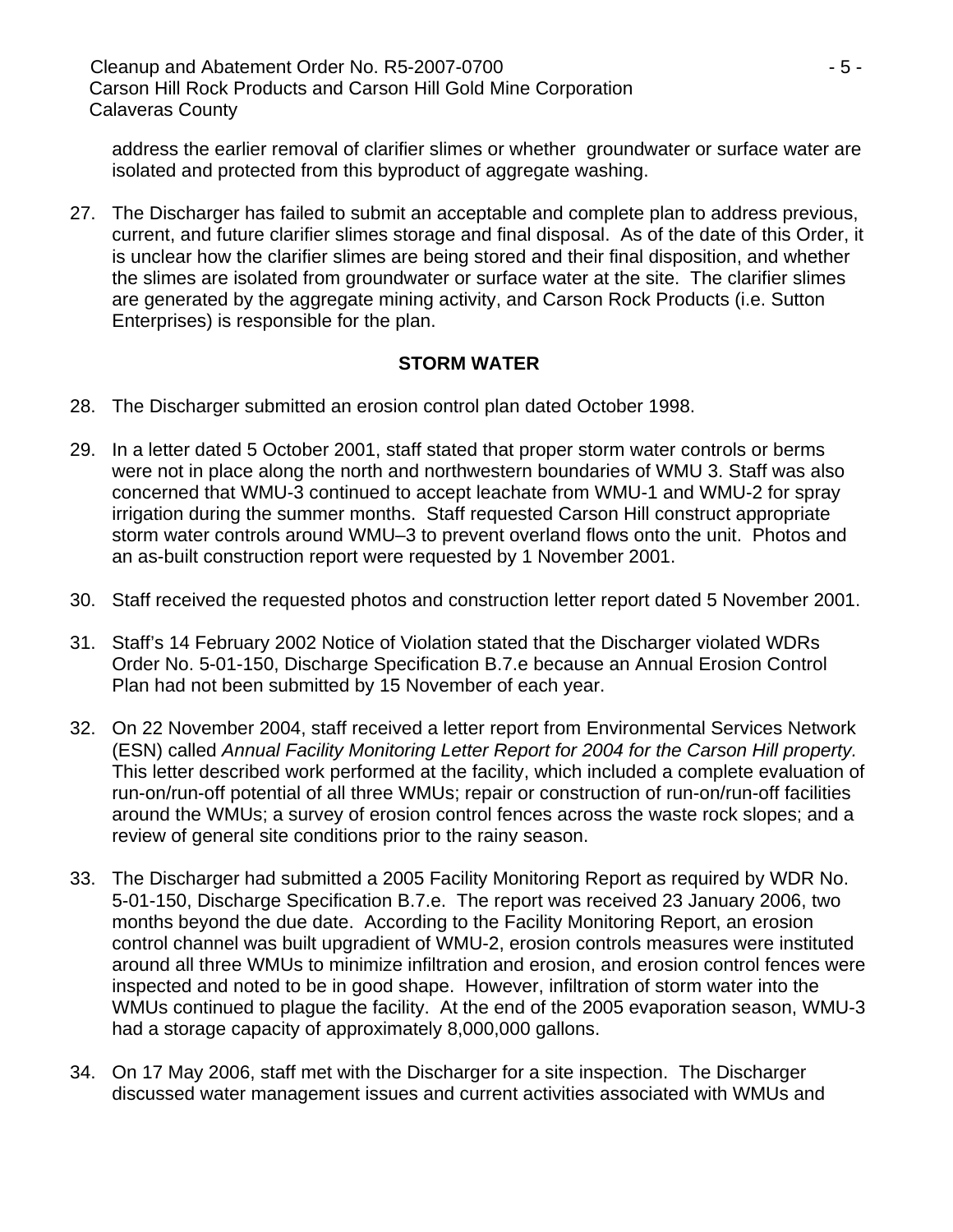waste rock dumps. The Discharger also discussed covering WMUs 1 and 2. The Discharger committed to prepare and submit a 30% engineered design plan for longer-term water management. The design plan was due 30 June 2006.

- 35. Staff met with the Discharger on 26 September 2006. Staff requested that the Discharger (a) submit a closure plan to close WMUs 1 through 3 in accordance with Title 27 Prescriptive Standards, (b) obtain an industrial storm water permit, and (c) construct and install the required precipitation and erosion controls. Once the closure plan has been approved, staff will revise Waste Discharge Requirements.
- 36. The Discharger has submitted an approved "Notice of Intent" required for a storm water permit and has recently filed an appropriate Strom Water Pollution Prevention Plan (SWPPP) with the Regional Water Board . However, the Discharger did not submit an approved Erosion Control Plan by the 15 November 2006 deadline. The 2006 Facility Monitoring Report was received on 20 November 2006. According to the 2006 Facility Monitoring Report, surface water ditches were installed west of WMU-1 to reduce flow to waste rock dump No. 5. Storm water controls for the other WMUs and waste rock dumps do not meet the requirements of Title 27. The facility is impacting or threatening to impact waters of the State from the seeps at the base of the waste rock dumps, erosional problems associated with overland flow, and runoff from the rock quarrying area. Chemical analytical data for constituents of concern (COCs) associated with the seeps at the base of the waste rock dumps is presented in Table 2 below.

### **GROUNDWATER**

- 37. Groundwater beneath the Carson Hill Gold Mine is monitored using seven ground water wells that include: M-1, M-2, M-4, M-5, M-7, M-16, and M-17. Wells M-4 and M-5 monitor groundwater upgradient of WMU-3 and WMU-2, respectively. M-2 is located southwest (cross gradient) to WMU-1. Wells M-1, M-7, M-16, and M-17 monitor groundwater downgradient of WMU-1, WMU-2, and WMU-3. Three additional wells are used to monitor water levels and water quality in the three WMUs.
- 38. Spine drains SD-1 and SD-2 were positioned under the liner systems at WMU-1 and WMU-2, respectively, to drain preexisting groundwater springs encountered during construction and minimize water pressure on the liners. French Drain No. 3 (FD-3) was positioned between WMU-1 and WMU-3 to intercept groundwater springs observed during construction. According to the 2006 Facility Monitoring Report, spine drains SD-1 and SD-2, and FD-3 drain groundwater year round, and contain elevated concentrations of several constituents of concern. Golder Associates, consultants for CHGMC, suggest that the liner systems beneath the WMUs are leaking and have affected groundwater as evidenced by the chemical analytical results reported in SD-1, SD-2, and FD-3 .These underdrains discharge water to the New Melones Reservoir in violation of WDRs No. 5-01-150.
- 39. MRP No. 5-01-150, Section E. Post Closure Monitoring Program, indicates the Discharger proposes to collect and return the spine drain fluids as irrigation wastewater on WMU-3 in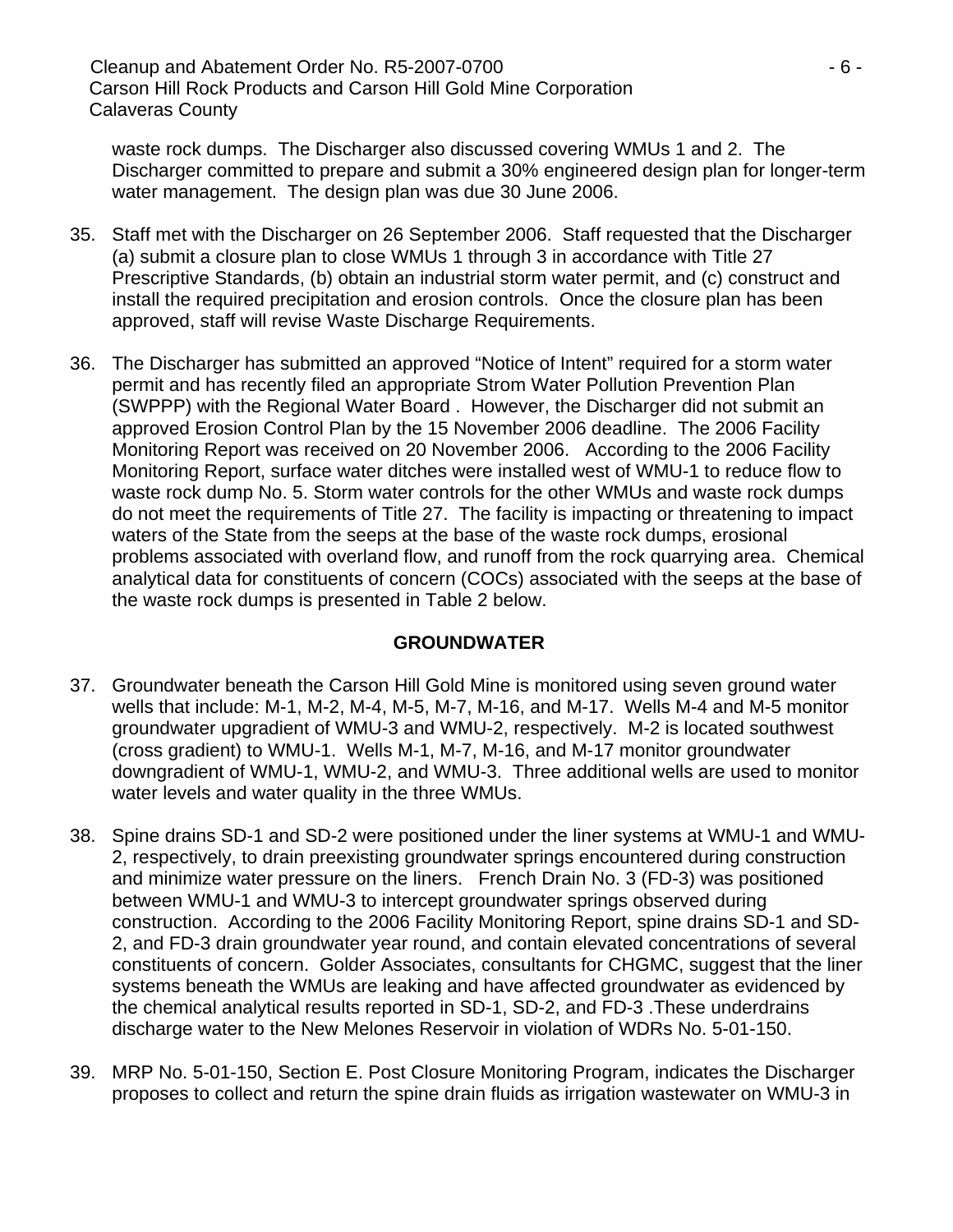conjunction with the current practice of spray irrigating leachate from WMU-1, WMU-2 and WMU-3. Currently, fluids from the spine drains and French drain are not collected and returned to WMU-3.

- 40. Additional seeps observed at the base of the waste rock dumps discharge to the New Melones Reservoir and Carson Creek north of the facility in violation of WDRs No. 5-01- 150.
- 41. Water Quality Protection Standards (WQPS) for groundwater and surface water were submitted in the 23 June 1992 report titled *"Carson Hill Gold Mine, Revised Post-Closure Water Quality Detection Monitoring Program,*" as prepared by Adrian Brown Consultants, Inc., on behalf of WMC.
- 42. A Revised Monitoring and Reporting Program (MRP) Order No. 5-01-150 was signed by the Executive Officer on 14 June 2001. The revised MRP included the WQPSs shown in Table 1 below. The standards were based on background concentrations for groundwater and surface water at the Carson Hill Rock Products site.
- 43. There has been a release of wastes from each of the three waste management units and waste rock dumps to ground water and surface water as indicated by the selected concentrations of COCs shown in Table 1 below. The concentrations shown are an average of the last four semi-annual sampling events for total dissolved solids (TDS), cyanide, sulfate, nitrate, arsenic, cadmium, nickel, and selenium.

| Well ID             | <b>TDS</b> | Total Cn | SO <sub>4</sub> | NO <sub>3</sub> | As             | Cd        | Ni        | Se               |
|---------------------|------------|----------|-----------------|-----------------|----------------|-----------|-----------|------------------|
|                     | (mg/L)     | (mg/L)   | (mg/L)          | (mg/L)          | (mg/L)         | (mg/L)    | (mg/L)    | (mg/L)           |
| <b>Groundwater</b>  |            |          |                 |                 |                |           |           |                  |
| <b>WQPS</b>         | 491        | 0.2      | 159/350*        | 7.5             | $0.01/0.018**$ | 0.01      | 0.025     | $0.011/0.018***$ |
|                     |            |          |                 |                 |                |           |           |                  |
| $M-01A$             | 930        | 0.02     | 422             | 43              | 0.0049         | 0.016     | 0.035     | 0.128            |
| $M-02$              | 450        | 0.015    | 109             | 1.5             | 0.0075         | 0.0007    | 0.008     | 0.011            |
| $M-03$              | <b>NA</b>  | NA       | NA              | <b>NA</b>       | <b>NA</b>      | <b>NA</b> | <b>NA</b> | <b>NA</b>        |
| $M-04B$             | 495        | 0.02     | 158             | 2.5             | 0.0049         | 0.003     | 0.024     | 0.007            |
| $M-05B$             | 407        | 0.02     | 98              | 1.4             | 0.0026         | 0.001     | 0.025     | 0.002            |
| M-06                | NA.        | ΝA       | <b>NA</b>       | NA              | <b>NA</b>      | NA        | <b>NA</b> | NA               |
| $M-07A$             | 970        | 0.01     | 351             | 3.0             | 0.0034         | 0.0007    | 0.0075    | 0.005            |
| $M-10$              | NA         | NA       | NA              | NA              | NA.            | ΝA        | <b>NA</b> | <b>NA</b>        |
| $M-16A$             | 2,550      | 0.01     | 1,250           | 125             | 0.125          | 0.0007    | 0.075     | 0.036            |
| $M-17A$             | 687        | 0.01     | 195             | 6.5             | 0.0016         | 0.0007    | 0.011     | 0.002            |
|                     |            |          |                 |                 |                |           |           |                  |
| $WM\overline{U1^C}$ | 6,575      | 0.81     | 3,650           | 502             | 0.0056         | 0.001     | 0.025     | 0.063            |
| WMU2 <sup>C</sup>   | 3,100      | 0.96     | 1,867           | 185             | 0.0020         | 0.0007    | 0.087     | 0.009            |
| WMU3 <sup>C</sup>   | 9,500      | 0.13     | 5,600           | 335             | 0.0050         | 0.0007    | 0.313     | 0.017            |
|                     |            |          |                 |                 |                |           |           |                  |

# **Table 1: Concentrations of Constituents of Concern1**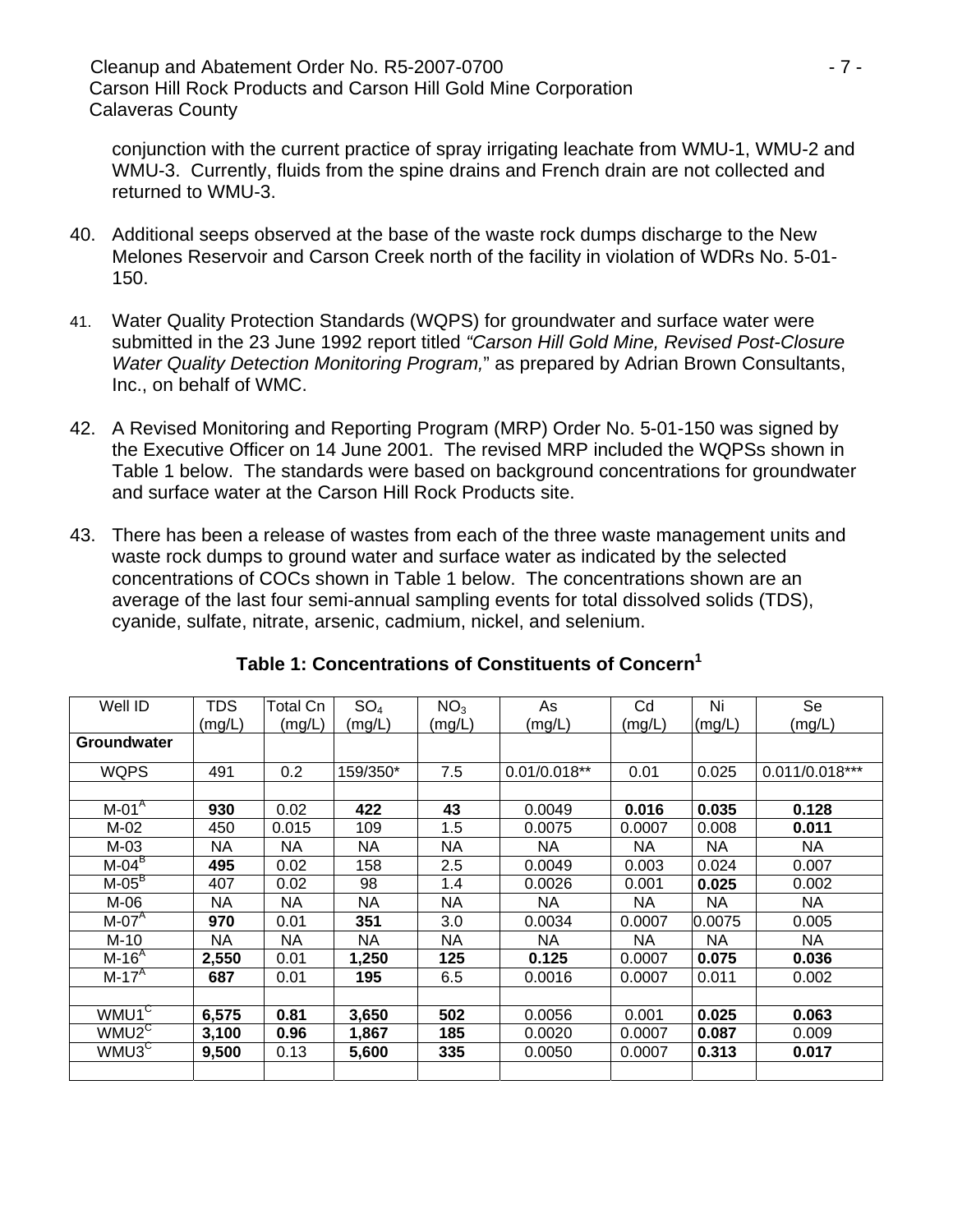| <b>Surface Water</b>                                                                           |              |        |                 |                   |        |          |        |        |  |  |
|------------------------------------------------------------------------------------------------|--------------|--------|-----------------|-------------------|--------|----------|--------|--------|--|--|
| <b>WQPS</b>                                                                                    | $256^2/59^3$ | 0.2    | $54^{2}/12^{3}$ | $4.0^{2}/3.0^{3}$ | 0.01   | 0.005    | 0.01   | 0.005  |  |  |
|                                                                                                |              |        |                 |                   |        |          |        |        |  |  |
| $SD-1^D$                                                                                       | 3,050        | 0.0344 | 1,310           | 68                | 0.001  | 0.00002  | 0.0004 | 0.009  |  |  |
| $SD-2^D$                                                                                       | 3,300        | 0.014  | 1,750           | 173               | 0.0005 | 0.00044  | 0.065  | 0.002  |  |  |
| $FD-3D$                                                                                        | 1,433        | 0.0022 | 660             | 18                | 0.001  | 0.0005   | 0.027  | 0.002  |  |  |
|                                                                                                |              |        |                 |                   |        |          |        |        |  |  |
| WRDT-2 <sup>D</sup>                                                                            | 2,400        | 0.0022 | 883             | 22                | 0.0069 | 0.00053  | 0.220  | 0.0094 |  |  |
| WRDT-3 <sup>D</sup>                                                                            | 1,847        | 0.0031 | 1,106           | 17                | 0.001  | 0.000084 | 0.013  | 0.0058 |  |  |
| WRDT-4 <sup>D</sup>                                                                            | 2,533        | 0.0022 | 1,733           | 66                | 0.001  | 0.00015  | 0.0043 | 0.012  |  |  |
| WRDT- $5^D$                                                                                    | 2,120        | 0.0029 | 617             | 15                | 0.0015 | 0.00012  | 0.018  | 0.011  |  |  |
|                                                                                                |              |        |                 |                   |        |          |        |        |  |  |
| Concentrations are average of last four semi-annual sampling results. NA = Data not available. |              |        |                 |                   |        |          |        |        |  |  |

<sup>A</sup> Downgradient wells; <sup>B</sup> Upgradient Wells; <sup>C</sup> Wells located within waste management units. <sup>D</sup>chemical results are compared to WQPS for surface water sampled during  $1<sup>st</sup>$  and  $2<sup>nd</sup>$  quarter 2006 by Butch Moore and Golder Associates.  $^{2/3}$ Surface water WQPS for C-02/R-02. \*Except for M-1 and M-7 where sulfide is 350 mg/L; \*\* Except for M-2 where arsenic is 0.018 mg/L; \*\*\* Except for M-1 where selenium is 0.018 mg/L. **Bolded values = WQPS exceedences.** 

- 44. When concentrations of COCs are compared to the established WQPS shown in Table 1, it is apparent groundwater and surface water have been impacted by elevated concentrations of TDS, sulfate, nitrates, arsenic, cadmium, nickel, and selenium.
- 45. In a letter dated 5 November 2002, staff rejected a work plan for an evaluation and selection of remedial actions to return polluted groundwater to background concentrations in accordance with WDRs Order No. 5-01-150, Provision D.11. The report was rejected because a professional engineer or geologist, registered in the State of California, did not prepare the report. Staff requested the Discharger re-submit the required report by 1 March 2003.
- 46. In a letter dated 1 April 2003, authorized representatives for Carson Hill Gold Mine requested an extension to the required work plan for an evaluation and selection of remedial actions to return polluted groundwater to background concentrations. This report was due 1 March 2003.
- 47. In a letter dated 24 September 2003 staff stated that they had not received the above work plan. Pursuant to CWC Section 13267 the Discharger was required to submit (1) an evaluation and selection of remedial actions to return polluted groundwater to background concentrations; (2) an updated report for the permanent disposal of clarifier slimes generated from the sizing operations and; (3) an updated report for treatment to remove soluble metals from the clarifier slimes. The failure to submit the required reports is a violation of WDRs Order No. 5-01-150, Provision 11, 12, and 13.
- 48. In a letter dated 3 May 2005, staff requested a Report of Waste Discharge (ROWD) from the Discharger to reflect the current water quality issues affected by the rock quarry activities and past mining activities. Based on the water quality analysis, groundwater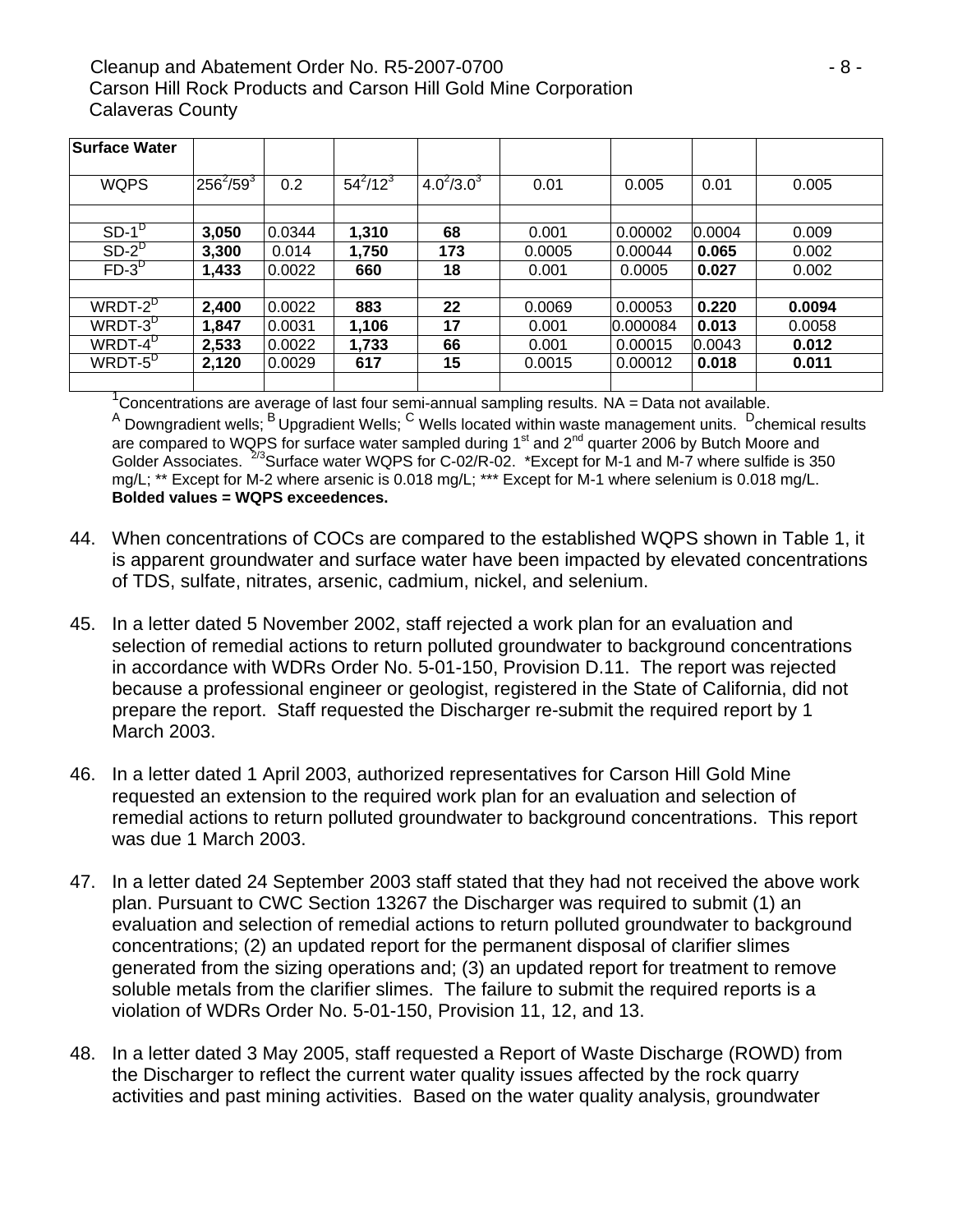Cleanup and Abatement Order No. R5-2007-0700 **Fig. 10. In the State of Abatement Order No. R5-2007-0700**  Carson Hill Rock Products and Carson Hill Gold Mine Corporation Calaveras County

contained in the WMUs has been impacted by elevated concentrations of TDS, total cyanide, nitrate, sulfate, iron, manganese, nickel, sodium, and selenium from percolation of rain water through the vegetated soil cover and waste rock. Groundwater monitoring results also confirm that groundwater continues to be impacted by mining activities for the same constituents listed above, including cadmium. Concentrations of these constituents exceed background groundwater concentrations and/or water quality objectives. The discharges are from residual contamination from past spray irrigation practices, past overflow of wastewater from the WMUs, and/or wastewater percolating through the waste rock overburden piles.

- 49. Post closure maintenance monitoring shows that the closure/reclamation cap on the WMUs is not effective in protecting groundwater and the overburden rock piles or waste rock dumps are impacting water quality. The presence of large volumes of contaminated groundwater in the WMUs and the need to continue operating a water management system to prevent future discharges obligates the Regional Water Board to request corrective action measures per Title 27 Section 20430(c).
- 50. Corrective Action measures may include final closure of the site by capping the WMUs and waste rock dumps, clean closure, constructing a groundwater pump and treat system or a combination of these activities. In the letter dated 3 May 2005, staff classified the waste in the WMUs as Group B mining waste under Title 27 CCR, Section 22480(b)(2)(B). This meant the WMUs and waste rock dumps would need to be capped according to the Group B mining waste closure requirements described in Title 27 CCR Section 22510.
- 51. On 7 April 2006, staff met with the Discharger to discuss an emergency water management plan at the Carson Hill Mine. WMUs -1 through -3 were nearly full and the Discharger was concerned the WMUs might overtop. Therefore, the Discharger proposed a short-term water management plan using reverse osmosis to treat extracted groundwater from WMU-3. Water in WMUs -1 and -2 would be drained to WMU-3 as liquid levels were drained down in WMU-3. The Discharger also proposed a longer-term water treatment system and the installation of temporary low-permeability covers over the WMUs.
- 52. Presently, most of the water from the WMUs has been removed and either treated or evaporated. Title 27 prescriptive covers have not been placed on the WMUs; therefore, storm water will continue to percolate into the WMUs, threatening groundwater quality. No approved plan has been submitted to prevent future accumulation of storm water in the WMUs or to propose remedial actions to return polluted groundwater to background concentrations. The Discharger has not submitted a final corrective action plan.

# **ENGINEERING FEASIBILTY STUDY AND CLOSURE**

53. CHGMC submitted an Engineering Feasibility Study (EFS) on 2 November 1998 as required in WDRs No. 98-142. The EFS included a proposed action program consisting of recommendations for alternative closure/monitoring, reduction of the post closure compliance period, and development of risk-based cleanup levels for the site. The EFS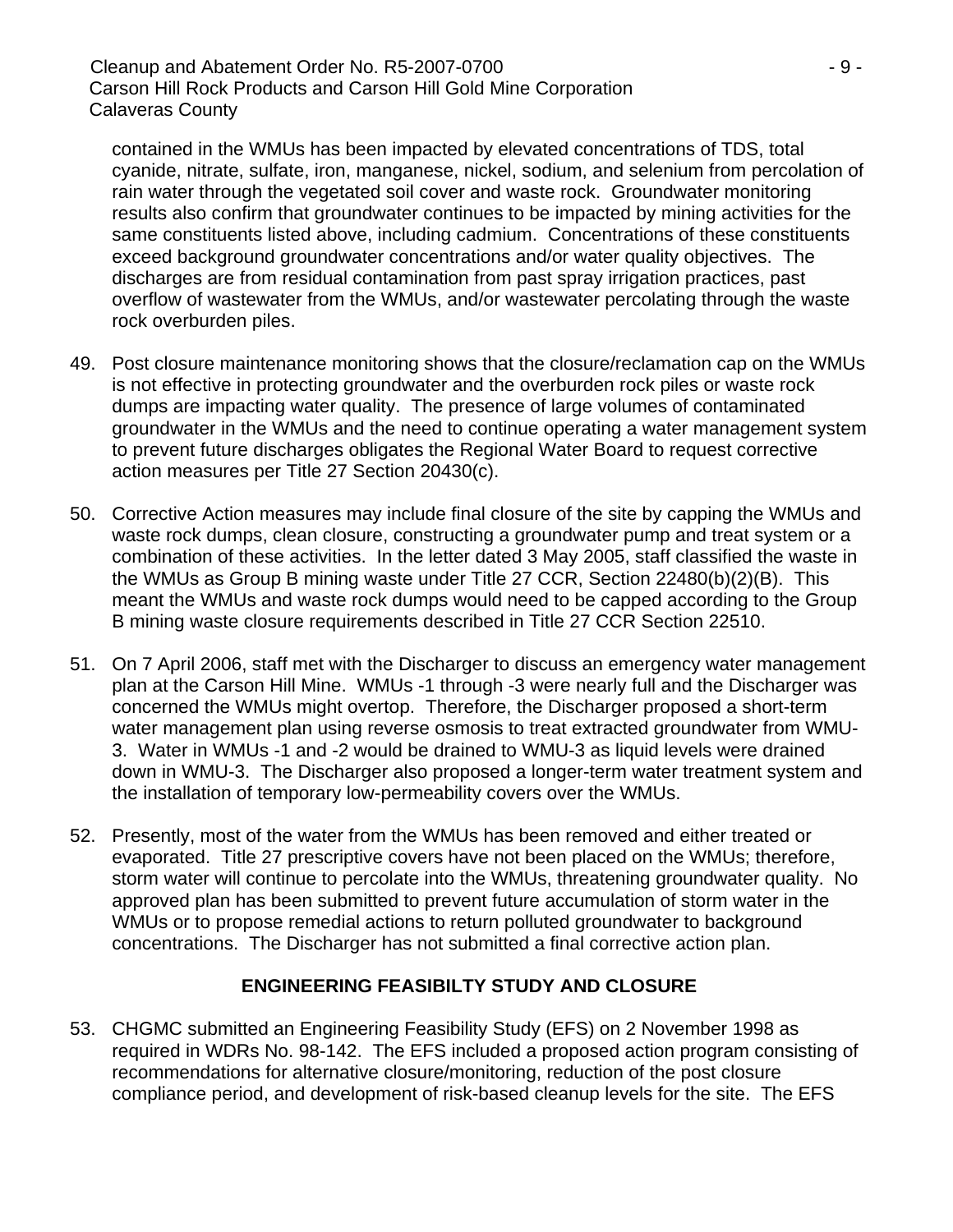Cleanup and Abatement Order No. R5-2007-0700 **Cleanup and Abatement Order No. R5-2007-0700**  Carson Hill Rock Products and Carson Hill Gold Mine Corporation Calaveras County

also included a work plan to characterize the WMUs overflows and a scope of work to physically stop the overflows.

- 54. Based on the 27 April 1999 site inspection, the WMUs were out of compliance with WDR No. 98-142 for failing to attain and maintain two feet of freeboard in the WMUs 1 through 3.
- 55. In a letter dated 10 May 1999, staff requested the Discharger immediately implement the scope of work proposed in the EFS to physically stop the overflows and attain the two feet of freeboard required. This included installing a drain line to allow drainage of water from WMU-1 and WMU-2 into WMU-3, diversion of drainage around the top of WMU-3 pad to minimize infiltration into WMU-3, and installation and operation of an extraction well with a small surge tank and mechanical evaporator in WMU-3.
- 56. In a letter dated 17 May 1999, staff stated that the 2 November 1998 EFS did not meet the requirements of WDRs No. 98-142 or Title 27 for the following reasons (1) the EFS did not propose concentration limits for all constituents of concern and monitoring parameters, (2) the EFS did not base the proposal for concentration limits greater than background (CLGB) on the technological and economic feasibility of achieving background for each of the COCs or demonstrate that the COCs will not pose a substantial present or potential hazard to the environment as long as the CLGB is not exceeded, and (3) the EFS did not contain a detailed description of the corrective action measures that could be taken to achieve background for all COCs. Therefore, Regional Water Board staff requested a revised EFS and Water Quality Protection Standards to be submitted by 14 June 1999.
- 57. The document was not received, and therefore, in a letter dated 11 September 2000, the Discharger was required to submit a revised EFS and WQPS, a work plan to determine the leachability of antimony, mercury, and molybdenum, and to resume quarterly monitoring. Pursuant to CWC Section 13267, the work plan to determine leachability of antimony, mercury, and molybdenum was due 2 October 2000 and a revised EFS and WQPS report was due by 31 October 2000.
- 58. In a letter dated 18 December 2000, staff had reviewed the revised EFS submitted on 2 October 2000. Staff determined the EFS was incomplete because it did not contain the required WQPS for corrective actions. Staff requested the Discharger to "evaluate the technological and economic feasibility of corrective action to remediate the existing groundwater contamination."
- 59. Staff approved the work plan to determine leachability of antimony, mercury, and molybdenum in a letter dated 19 December 2000.
- 60. In a letter received on 12 March 2004, the Discharger discussed WMU-1, -2 and -3 closure options that would result in a "Final Closure" either by the "Closure as a Landfill" process or the "Clean Closure" process under Title 27. This closure would be dependent on Western Mining Company reaching an acceptable agreement with Carson Hill Rock Products.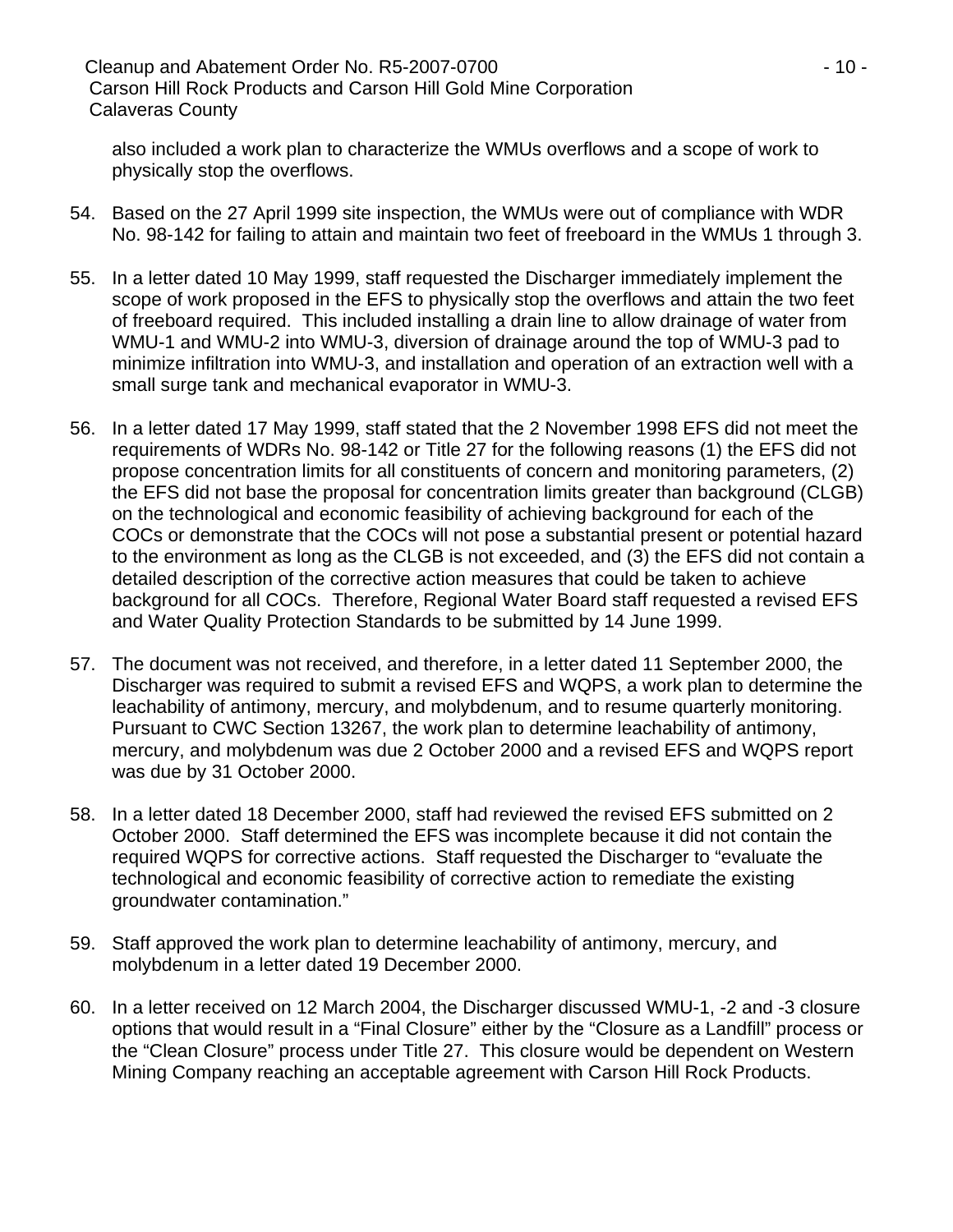Cleanup and Abatement Order No. R5-2007-0700 **120 Cleanup and Abatement Order No. R5-2007**-0700 Carson Hill Rock Products and Carson Hill Gold Mine Corporation Calaveras County

- 61. In a letter dated 18 March 2004, staff commented on the Annual 2003 Monitoring Report, which included the *Engineering Feasibility Study for Corrective Action at the Carson Hill Rock Products* facility. The information provided did not meet the basic requirements for an engineering feasibility study or corrective action in compliance with Title 27. The proposed corrective action reflected continued spray irrigation over WMU-3 and monitoring.
- 62. In an email dated 30 June 2004, staff requested an update and status of the Engineering Feasibility Study for Corrective Action. Staff subsequently requested a ROWD in the form of a Corrective Action Program (CAP) by 25 July 2005. In a letter dated 22 July 2005, the Discharger requested a 90-day extension (to 25 October 2005) to prepare and submit a CAP.
- 63. Carson Hill Rock Products intent is to mine the waste rock from WMUs 1 through 3 and produce aggregate products such as road base. The intent of this action was to facilitate closure of the WMUs by removing the waste.
- 64. In a letter submitted to the Regional Water Board dated 23 May 2005, Western Mining Company indicated that any acceptable CAP would require a significant increase in the rate at which waste rock is removed from the site. Carson Hill Rock Products removes waste rock at an approximate 150,000 tons/year, which is not a sufficient rate to implement a CAP in a reasonable timeframe.
- 65. Staff met with Carson Hill Gold Mining Corporation on 26 July 2005. Carson Hill Gold Mining Corporation committed to responding with a comprehensive CAP by the 25 October 2005 deadline. However, the requested CAP was not received by the 25 October 2005 deadline. There is no record of the CAP on file.
- 66. On 22 June 2006, the Discharger submitted a Proposed Corrective Action Program (CAP). The elements of the CAP included (1) short-term water treatment using reverse osmosis; (2) long-term water treatment consisting of minimizing infiltration of precipitation into the WMUs and collecting water from seepage points at the toes of the waste rock dumps including spine drains #1 and #2, and French Drain #3; (3) enhanced evaporation by creating three evaporation ponds over WMU #3; (4) winterizing the evaporation ponds with a temporary cover separating contact water from non-contact (storm) water; (5) installation of an interim cover over WMU #1 to minimize infiltration into the WMU; and (6) installing a removable cover over WMU #2 that would enable site operators to continue to mine WMU #2.
- 67. Staff concurred with the CAP in a letter dated 27 June 2006. However, staff were concerned because many of the engineered details were omitted. Staff requested that the Discharger submit a Final Report of Long Term Water Treatment to include the missing engineered details. Staff reiterated that the Discharger is responsible for controlling runon/run-off of surface water and shall construct and maintain the appropriate drainage controls for the WMUs.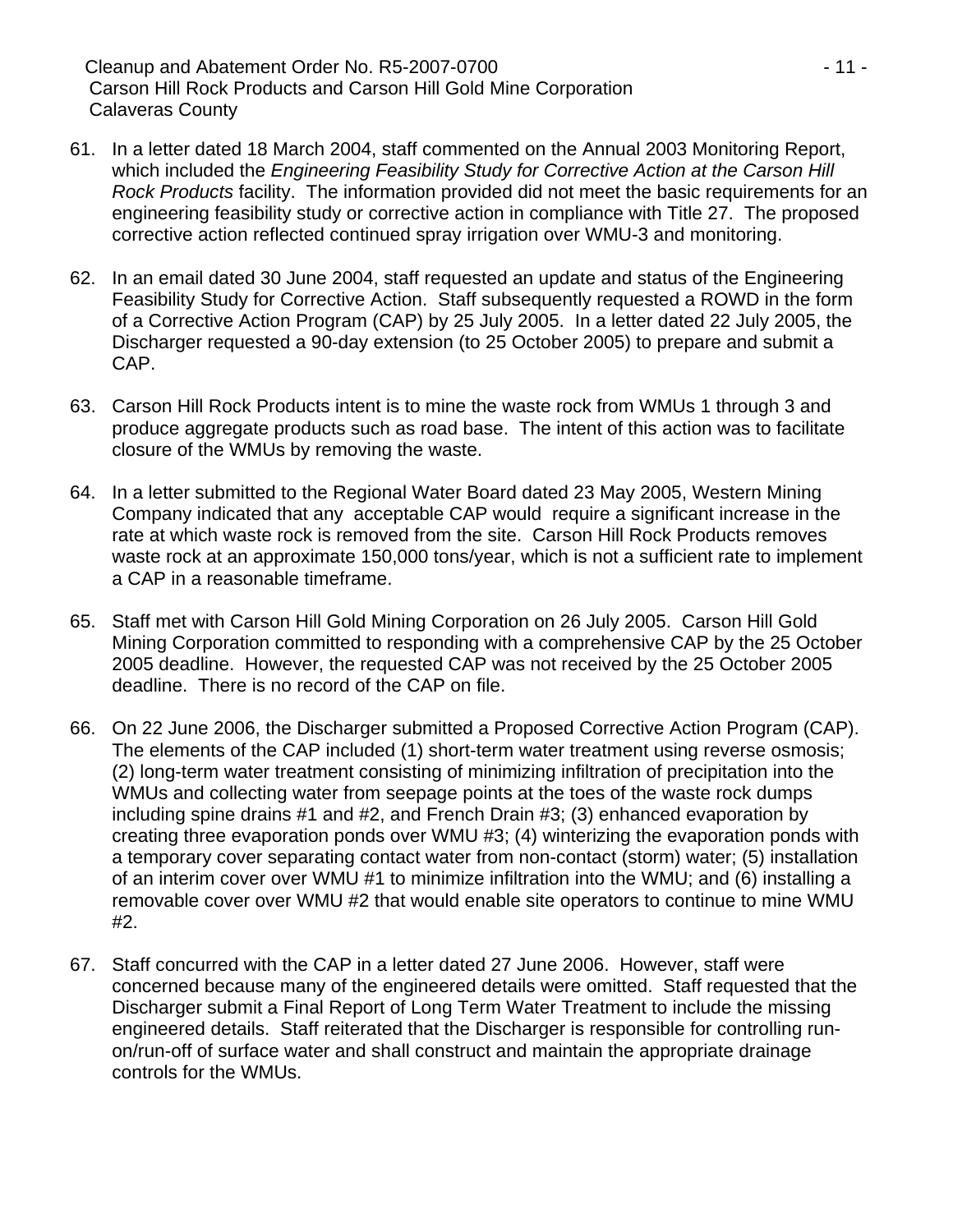- 68. On 17 July 2006, the Discharger submitted a second submittal of water management information for the Proposed CAP dated 22 June 2006. The submittal addressed the main issues of enhanced evaporation, seep collection, and storm water controls. However, the final design details for seep collection and storm water controls were not included.
- 69. In a letter dated 10 August 2006, staff requested the Discharger to submit an updated ROWD and Construction Quality Assurance (CQA) plan to reflect changes in operations and engineered controls proposed in the CAP. Staff stated that the Discharger should obtain the appropriate Industrial Storm Water Permit and submit an interim storm water control plan to manage runon/runoff during the 2006/2007 wet season. The interim storm water control plan was due 11 September 2006. The Discharger was requested to submit an updated ROWD and CQA plan.
- 70. On 15 August 2006, Regional Water Board staff met with the Dischargers to discuss the storm water permit process and status of the proposed CAP. The Dischargers presented preliminary figures of proposed storm water controls and introduced the possibility of delaying the full implementation of the CAP due to lack of access to Federal property where the observed seeps where emanating at the base of the waste rock dumps. However, the Dischargers wanted to clarify their concerns of covering the WMUs. Staff required the WMUs be covered per Title 27 Prescriptive Standards to reduce infiltration of storm water with the understanding that Sutton Enterprises will be allowed to continue to mine the units. The Dischargers agreed to cover the units per Title 27 Prescriptive Standards and committed to preparing a "mining plan" to facilitate the continued mining of the units.
- 71. The Discharger submitted an Amendment to the Proposed CAP in a letter dated 17 August 2006. This Plan recommended delaying the full implementation of the CAP due to negotiations with the Bureau of Reclamation regarding accessing Federal property which is affected by the observed seeps at the base of the waste rock dumps. The amended CAP did propose to install the covers over WMUs -1 through -3. Regional Water Board staff agreed with the amended CAP in a letter dated 25 August 2006. Staff requested a construction schedule and completion of the WMU covers and storm water controls by 15 November 2006.
- 72. In an email dated 12 September 2006, the Dischargers submitted a construction schedule, which included the installation of low permeable liners and storm water controls for WMUs 1 through 3. However, it is staffs understanding that CHGMC was subsequently denied access to the property and implementation of the proposed CAP could not proceed.
- 73. In a separate email dated 12 September 2006, CHGMC notified staff that "Carson Hill Gold Mining Corporation (CHGMC) has been unable to commence operations to implement the first phase of the proposed CAP before the 2006/2007 rainy season. In order to complete operations, which will minimize erosion and avoid exposed soils during the rainy season, CHGMC believes that operations must commence no later than September 18. To expedite matters, CHGMC filed a lawsuit against Sutton Enterprises seeking an injunction that would allow immediate access to the Mine."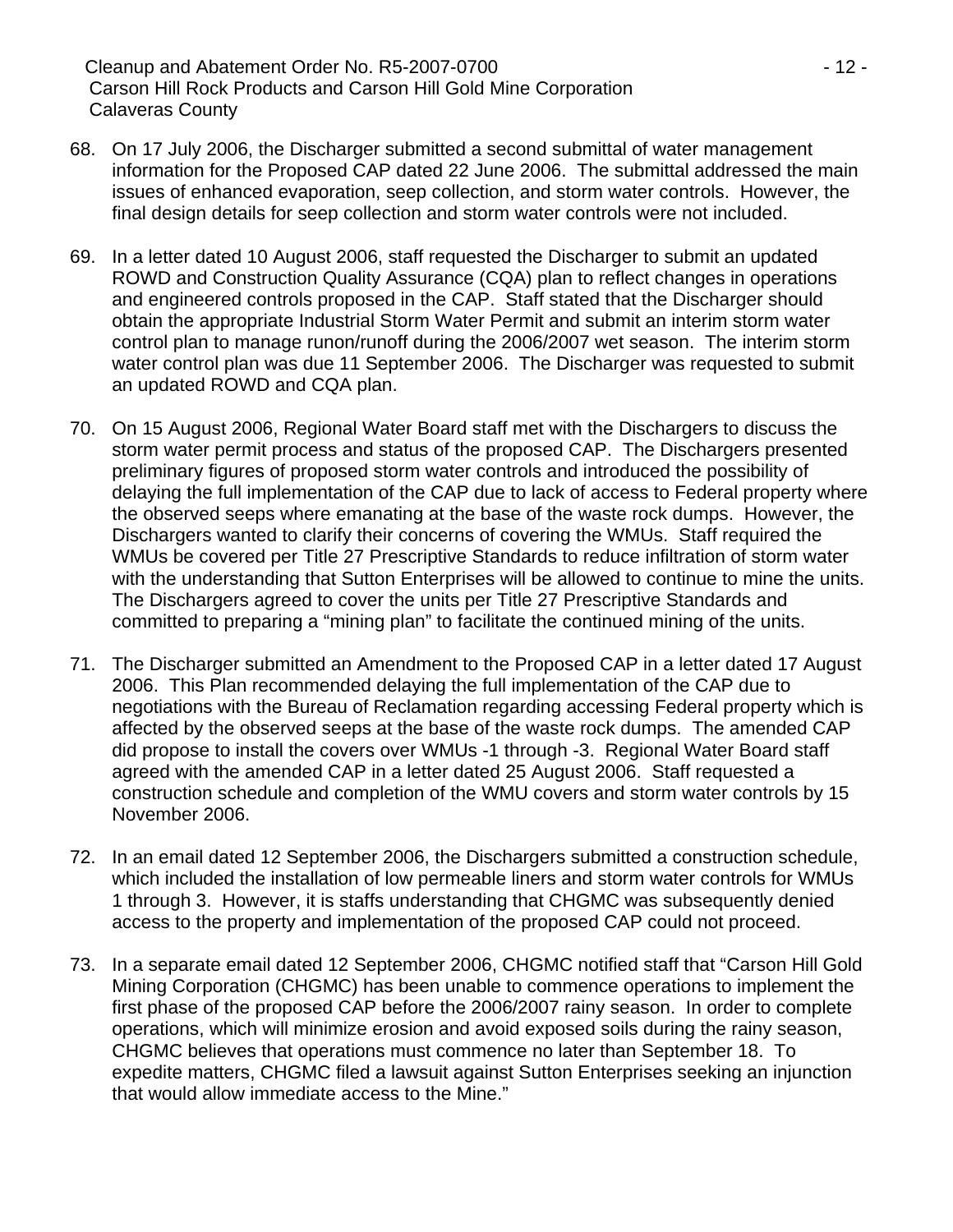- 74. In a fax dated 13 September 2006, staff received a letter from Counsel for Sutton Enterprises. The letter expressed concern that Regional Water Board staff were considering the amended CAP without their participation and that certain aspects of the CAP would unnecessarily and irreparably damage Sutton Enterprises property and their business. They expressed concern that covering the WMUs would limit access to the crushed rock "without any assurances about when or how such covers will be removed or rolled back to allow access to the rock or about the additional costs that will result to access rock from under such covers."
- 75. Staff met with Sutton Enterprises on 26 September 2006. Staff requested a closure plan to close WMUs -1 through -3 in accordance with Title 27 Prescriptive Standards, obtain an industrial storm water permit, and construct and install the required precipitation and erosion controls. Once the closure plan has been approved, staff will prepare revised WDRs.
- 76. As of the date of this CAO, staff has not been notified by the Discharger as to the status of the lawsuit. It is staff's understanding that access to the Mine property to construct and install the low permeable liners and storm water controls has not been granted by Sutton Enterprises. The failure to install the required controls will allow storm water to enter the WMUs and/or sheet flow unchecked across the waste rock dumps to New Melones Reservoir degrading both groundwater and surface water quality.

# **SUMMARY OF CLOSURE ISSUES**

- 77. The Discharger has failed to provide an acceptable work plan for clarifier slime storage and final disposal of previous, current, or future clarifier slimes. The clarifier slimes are generated by the aggregate mining operation and Carson Hill Rock Products (i.e. Sutton Enterprises) must prepare an acceptable plan for storage and final disposal. The plan must include a description of how the slimes were previously produced, where Carson Hill Rock Products previously stored slimes, how the slimes were stored and what containment controls were in place to isolate groundwater or surface water from the slimes, a chronology of slime storage and final disposition, and a description of the current process of slimes production. The clarifier slimes have been designated a Group B mine waste.
- 78. The Discharger has failed to provide Annual Erosion Control Plans by 15 November of each year as required by WDR No. 5-01-150. The record indicates the required Annual Erosion Control Plans have not been submitted for the years 1999 through 2003.
- 79. Storm water runon /runoff has not been managed in accordance with Title 27. Appropriate precipitation or erosion controls have not been installed and non-contact storm water is not directed away from the WMUs or waste rock dumps. Non-contact storm water that sheet-flows across the WMUs and waste rock dumps becomes a concentrated flow down the steep southern face, creating observed erosion channels, rills, and surface cracks, which threaten the stability of the slopes. Some diversion ditching and berms have been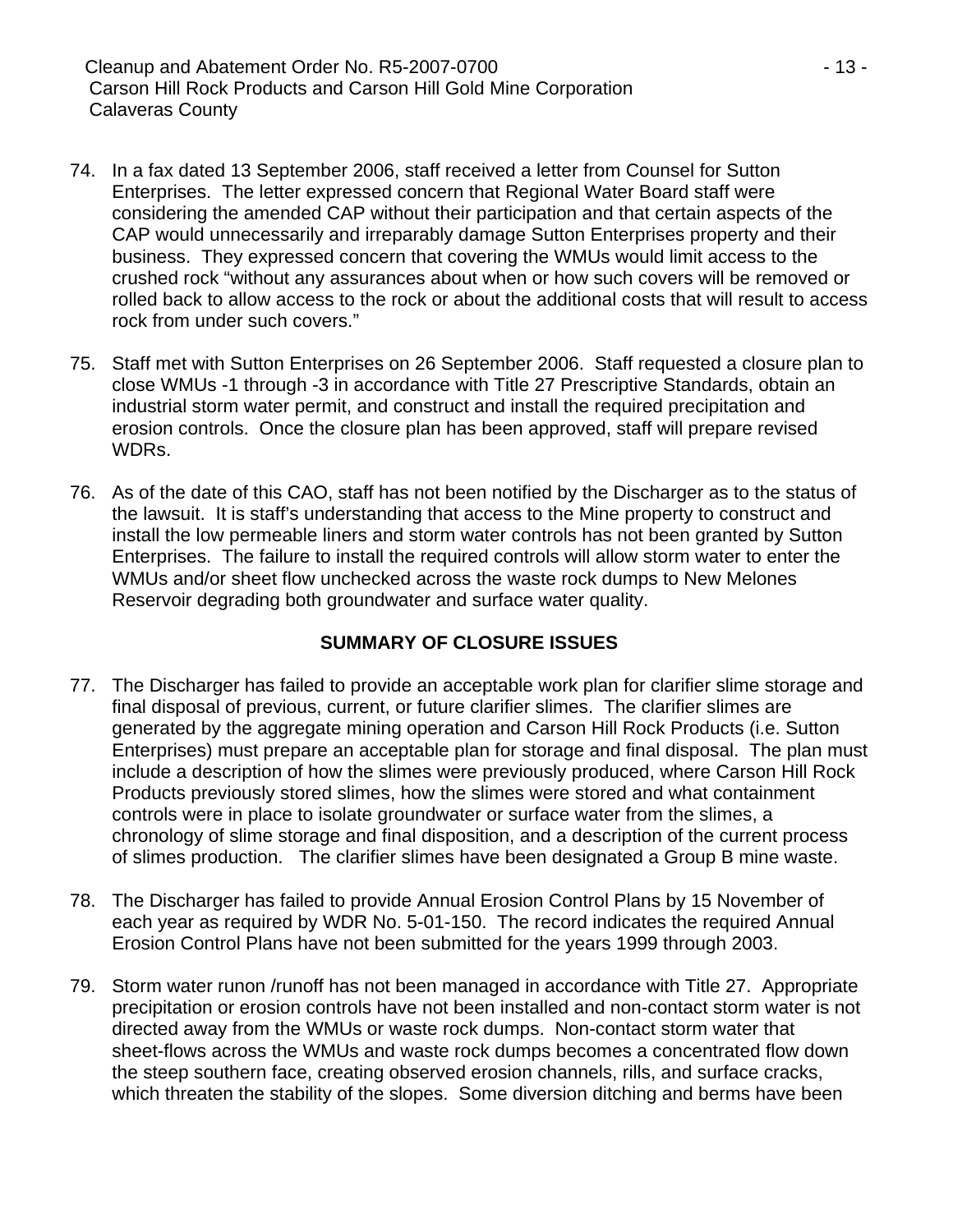installed west of WMU #1. However, appropriate storm water controls have not been installed around WMU-2, WMU-3, or waste rock dumps 2, 3, or 4.

- 80. The WMUs are not covered in accordance with Title 27 Prescriptive Standards. Storm water is allowed to percolate through the WMUs, thus filling the WMUs above the minimum freeboard limit causing potential overtopping. This has been an ongoing problem from season to season and because this water is in direct contact with the spent ore, soluble metals and salts are mobilized and impacting groundwater.
- 81. Storm water, which fills the WMUs, has placed undue stress over the liners and LCRS systems, causing leaks in the liners as evidenced by wastewater collected in the spine drains and french drain. Surface water that has percolated into the WMUs and through the waste rock dumps is expressing itself as seeps at the base of these units. These seeps discharge into New Melones Reservoir in violation of the WDRs.
- 82. Groundwater monitoring wells located within the WMUs and downgradient of the WMUs indicate groundwater has been impacted. When concentrations of COCs detected in groundwater are compared to the established WQPS shown in Table 1, it is apparent groundwater has been impacted by elevated concentrations of TDS, sulfate, nitrates, arsenic, cadmium, nickel, and selenium.
- 83. Water samples collected from the spine drains and french drain indicates that storm water percolating into the WMUs is contacting spent ore and is mobilizing soluble metals and salts that are leaking through the liner system and impacting groundwater. Fluids collected by the spine drains and french drain are discharging to the New Melones Reservoir in violation of WDRs No. 5-01-150.
- 84. Seeps observed at the toe of the waste rock dumps are impacting surface water. Concentrations of TDS, sulfates, nitrates, nickel, selenium are elevated above the WQPS shown in Table 1. Storm water percolating through the waste rock dumps is expressing itself at the toe of the dumps, which is discharging to New Melones Reservoir in violation of WDRs No. 5-01-150.
- 85. As of the date of the CAO, the Discharger has not implemented the proposed CAP, nor has the Discharger proposed an acceptable corrective action to return groundwater to background groundwater conditions.

# **CLOSURE REQUIREMENTS FOR WMUS**

- *86.* In order to prevent a continuing source of groundwater and surface water pollution, Waste Management Units -1 through -3 and waste rock dumps must be closed within an accelerated time period and in compliance with the regulations described, in part, below.
- *87.* Title 27 CCR Section 20430 states, in part *"(b) The discharger shall take corrective action to achieve the following goals: to remediate releases from the Unit; to ensure that the*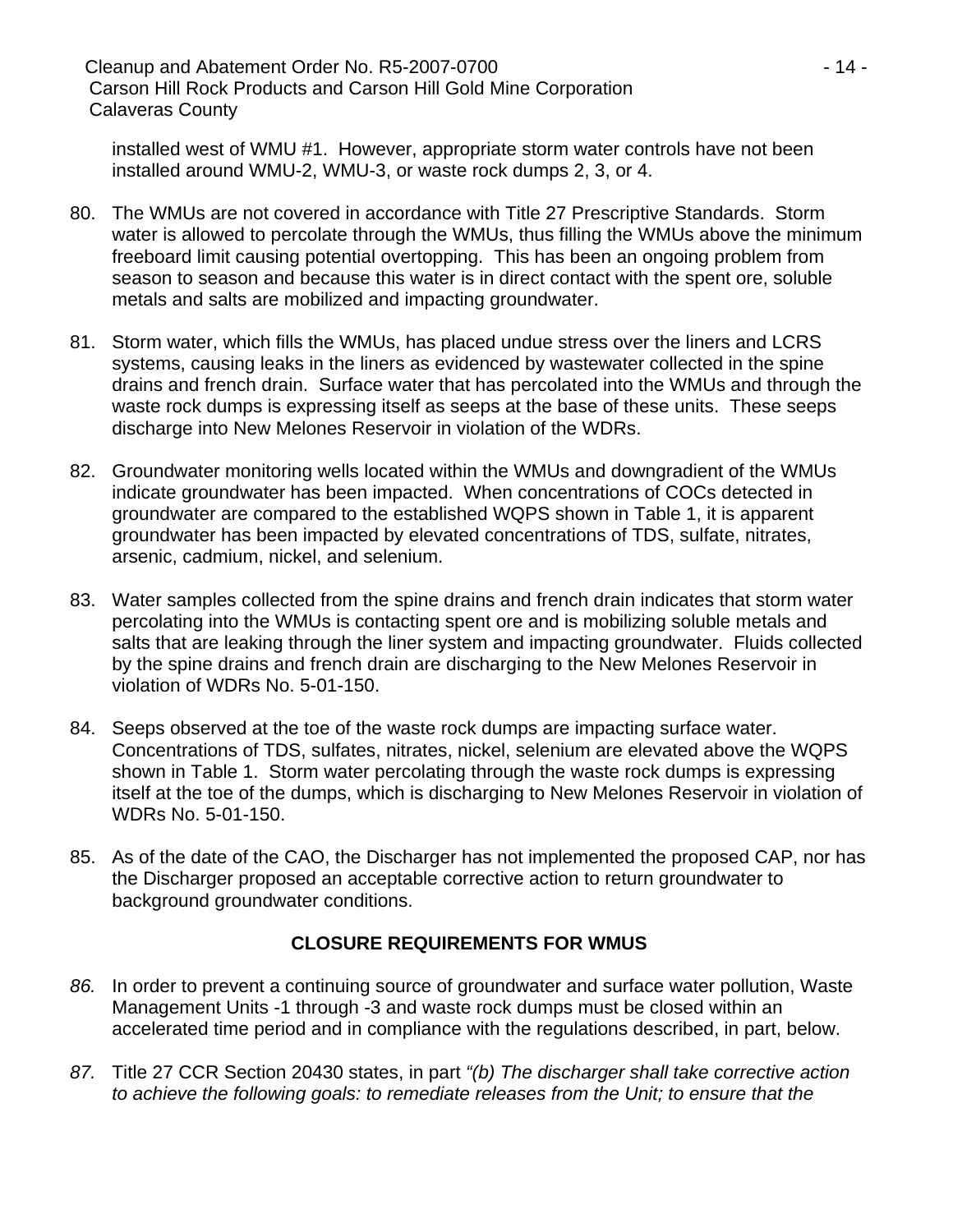*discharger achieves compliance with the Water Standard adopted under Section 20390 for that Unit."* 

- 88. Title 27 CCR Section 20430 states, in part: *"(c) The discharger shall implement corrective action measures that ensure that COCs achieve their respective concentration limits at all Monitoring Points and throughout the zone affected by the release, including any portions thereof that extend beyond the facility boundary, by removing the waste constituents or treating them in place. The discharger shall take other action approved by the RWQCB to prevent noncompliance with those limits due to a continued or subsequent release from the Unit, including but not limited to, source control. The WDRs shall specify the specific measures that will be taken"*
- *89.* Title 27 CCR Section 20430 states, in part: *"(j) Any time the RWQCB determines that the corrective action program does not satisfy the requirements of this section, the discharger shall, within 90 days of receiving written notification of such determination by the RWQCB, submit an amended report of waste discharge to make appropriate changes to the program."*
- 90. Title 27 CCR Section 22510 states, in part: *"(a) New and existing Mining Units shall be closed so that they no longer pose a threat to water quality. No post closure land uses shall be permitted that might impair the integrity of containment structures."*
- 91. Title 27 CCR Section 22510 states, in part: *(b) Mining Units shall be closed according to an approved closure and post closure maintenance plan which implements this section and provides for continued compliance with the applicable standards in this article for waste containment, precipitation and drainage controls, and monitoring throughout closure and the post closure maintenance period.*
- 92. Title 27 CCR Section 22510 states, in part: *"(f) The discharger shall provide for adequate funding to pay for the costs of closure and post closure maintenance as required by this article. The discharger shall provide assurance of financial responsibility, acceptable to the RWQCB, pursuant to Chapter 6 of this title. The RWQCB shall periodically review financial assurances and shall modified them as necessary."*
- 93. Title 27 CCR Section 22510 states, in part: *"(j) New and existing Group A and B waste piles shall be closed in accordance with the provisions of 21090(a – c)."*
- 94. Title 27 CCR Section 20340 states, in part: *"(d) LCRSs shall be designed and operated to function without clogging through the scheduled closure of the Unit and during the post closure maintenance period."*

# **REGULATORY CONSIDERATIONS**

95. The Water Quality Control Plan for the California Regional Water Quality Control Board, Central Valley Region, 4<sup>th</sup> Edition (hereafter Basin Plan), designates beneficial uses,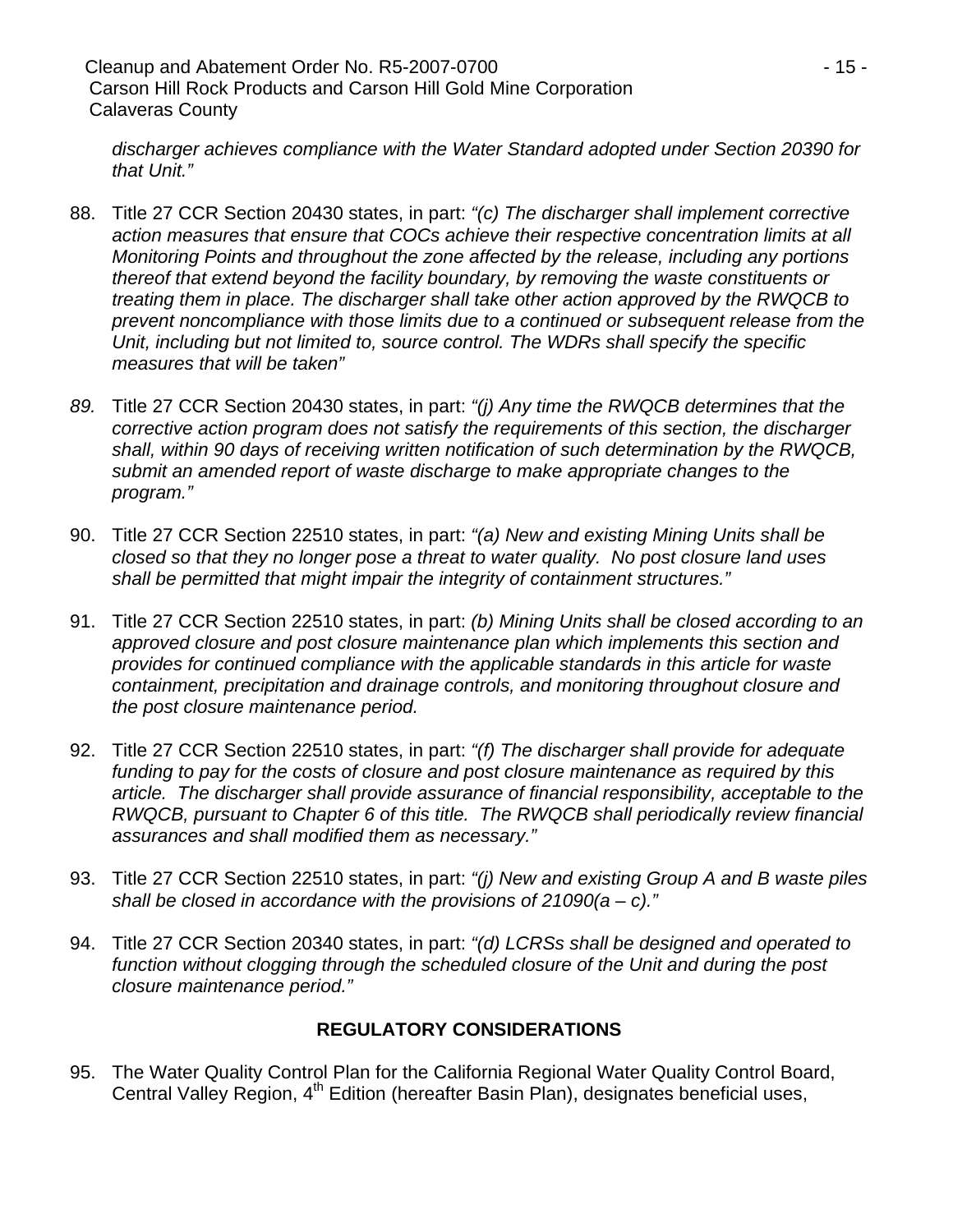establishes water quality objectives, and contains implementation plans and policies for all waters of the Basin.

- 96. The designated beneficial uses of underlying groundwater, as stated in the Basin Plan, are domestic and municipal supply, agricultural supply, and industrial supply.
- 97. The watershed is drained by intermittent streams that flow into Carson Creek to the west and Coyote Creek to the east. Both creeks flow into the New Melones Reservoir. The designated beneficial uses of the New Melones Reservoir, as stated in the Basin Plan, are municipal, domestic, agricultural, and industrial supply; contact recreation; esthetic enjoyment; fresh water replenishment; and preservation and enhancement of fish, wildlife and other aquatic resources
- 98. Section 13304(a) of the California Water Code provides that: *"Any person who has discharged or discharges waste into waters of this state in violation of any waste discharge requirements or other order or prohibition issued by a regional board or the state board, or who has caused or permitted, causes or permits, or threatens to cause or permit any waste to be discharged or deposited where it is, or probably will be, discharged into the waters of the state and creates, or threatens to create, a condition of pollution or nuisance, shall upon order of the regional board clean up the waste or abate the effects of the waste, or, in the case of threatened pollution or nuisance, take other necessary remedial action, including, but not limited to, overseeing cleanup and abatement efforts. A cleanup and abatement order issued by the state board or a regional board may require provision of, or payment for, uninterrupted replacement water service, which may include wellhead treatment, to each affected public water supplier or private well owner. Upon failure of any person to comply with the cleanup or abatement order, the Attorney General, at the request of the board, shall petition the superior court for that county for the issuance of an injunction requiring the person to comply with the order. In the suit, the court shall have jurisdiction to grant a prohibitory or mandatory injunction, either preliminary or permanent, as the facts may warrant."*
- 99. Section 13304(c)(1) of the California Water Code provides that: *"If the waste is cleaned up or the effects of the waste are abated, or, in the case of threatened pollution or nuisance, other necessary remedial action is taken by any governmental agency, the person or persons who discharged the waste, discharges the waste, or threatened to cause or permit the discharge of waste within the meaning of subdivision (a), are liable to that governmental agency to the extent of the reasonable costs actually incurred in cleaning up the waste, abating the effects of the waste, supervising cleanup or abatement activities, or taking other remedial action. The amount of the costs is recoverable in a civil action by, and paid to, the governmental agency and the state board to the extent of the latter's contribution to the cleanup costs from the State Water Pollution Cleanup and Abatement Account or other available funds. "*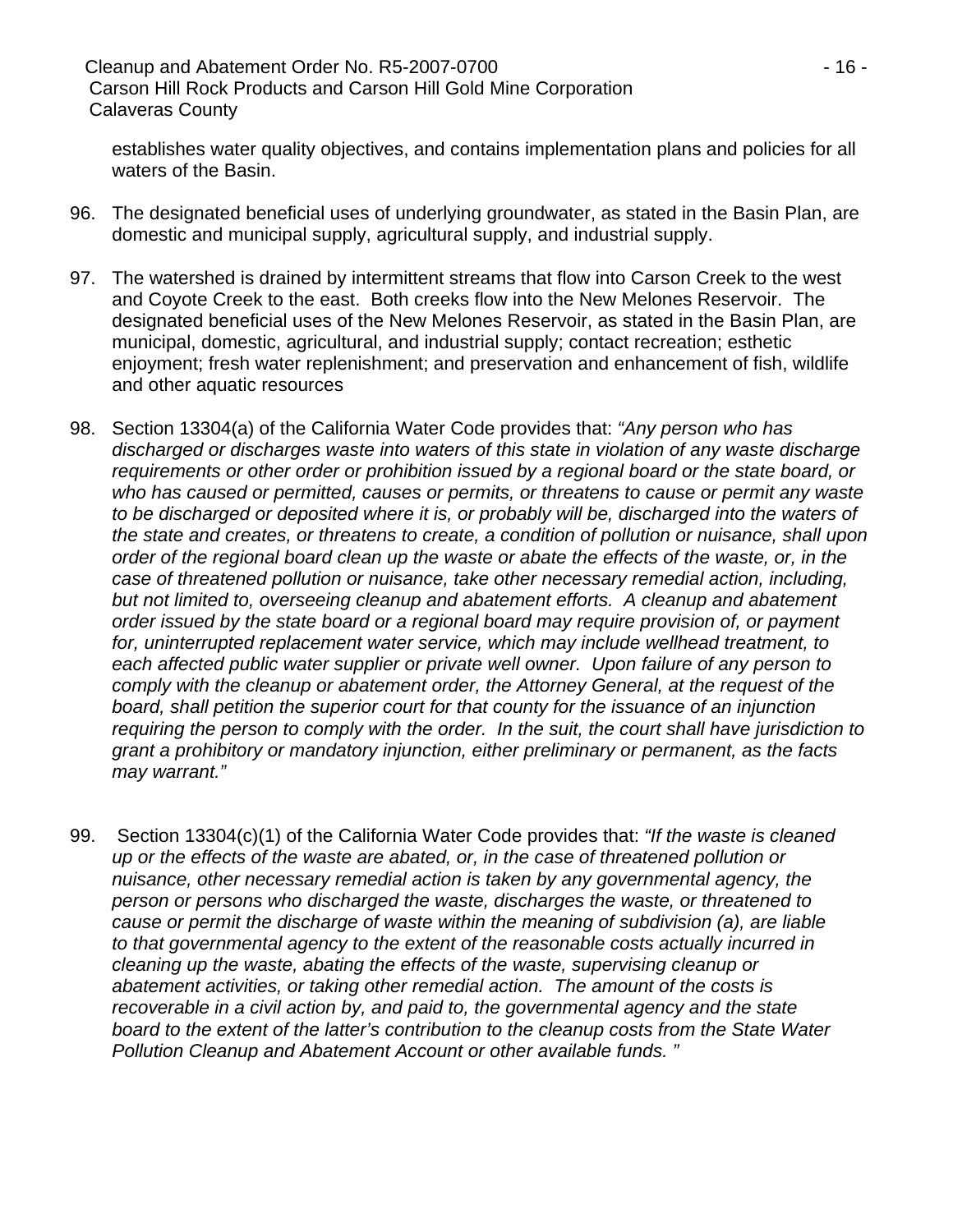- 100. Section 13267(b)(1) of the California Water Code provides that: *"In conducting an investigation specified in subdivision (a), the regional board may require that any person who has discharged, discharges, or is suspected of having discharged or discharging, or who proposes to discharge waste within its region, or any citizen or domiciliary, or political agency or entity of this state who has discharged, discharges, or is suspected of having discharged or discharging, or who proposes to discharge, waste outside of its region that could affect the quality of waters within its region shall furnish, under penalty of perjury, technical or monitoring program reports which the regional board requires. The burden, including costs, of these reports shall bear a reasonable relationship to the need for the report and the benefits to be obtained from the reports. In requiring those reports, the regional board shall provide the person with a written explanation with regard to the need*  for the reports, and shall identify the evidence that supports requiring that person to provide *the reports."*
- 101. The State Water Resources Control Board (hereafter State Water Board) has adopted Resolution No. 92-49, the *Policies and Procedures for Investigation and Cleanup and Abatement of Discharges Under Water Code Section 13304*. This Policy sets forth the policies and procedures to be used during an investigation or cleanup of a polluted site and requires that cleanup levels be consistent with State Water Board Resolution No. 68-16, the *Statement of Policy With Respect to Maintaining High Quality of Waters in California*. Resolution No. 92-49 and the Basin Plan establish the cleanup levels to be achieved. Resolution No. 92-49 requires the waste to be cleaned up to background, or if that is not reasonable, to an alternative level that is the most stringent level that is economically and technologically feasible in accordance with Title 23, CCR Section 2550.4. Any alternative cleanup level to background must (1) be consistent with the maximum benefit to the people of the state; (2) not unreasonably affect present and anticipated beneficial use of such water; and (3) not result in water quality less than that prescribed in the Basin Plan and applicable Water Quality Control Plans and Policies of the State Water Board.
- 102. Chapter IV of the Basin Plan contains the *Policy for Investigation and Cleanup of Contaminated Sites*, which describes the Regional Water Board's policy for managing contaminated sites. This policy is based on CWC Sections 13000 and 13304, the Title 27, Division 2, Subdivision 1 regulations, and State Water Board Resolution Nos. 68-16 and 92-49. The policy addresses site investigation, source removal or containment, information required to be submitted for consideration in establishing cleanup levels, and the bases for establishment of soil and groundwater cleanup levels.
- 103. The State Water Board's *Water Quality Enforcement Policy* states in part: "*At a minimum, cleanup levels must be sufficiently stringent to fully support beneficial uses, unless the Regional Board allows a containment zone. In the interim, and if restoration of background water quality cannot be achieved, the Order should require the discharger(s) to abate the effects of the discharge. Abatement activities may include the provision of alternate water supplies*." (Enforcement Policy, p. 19)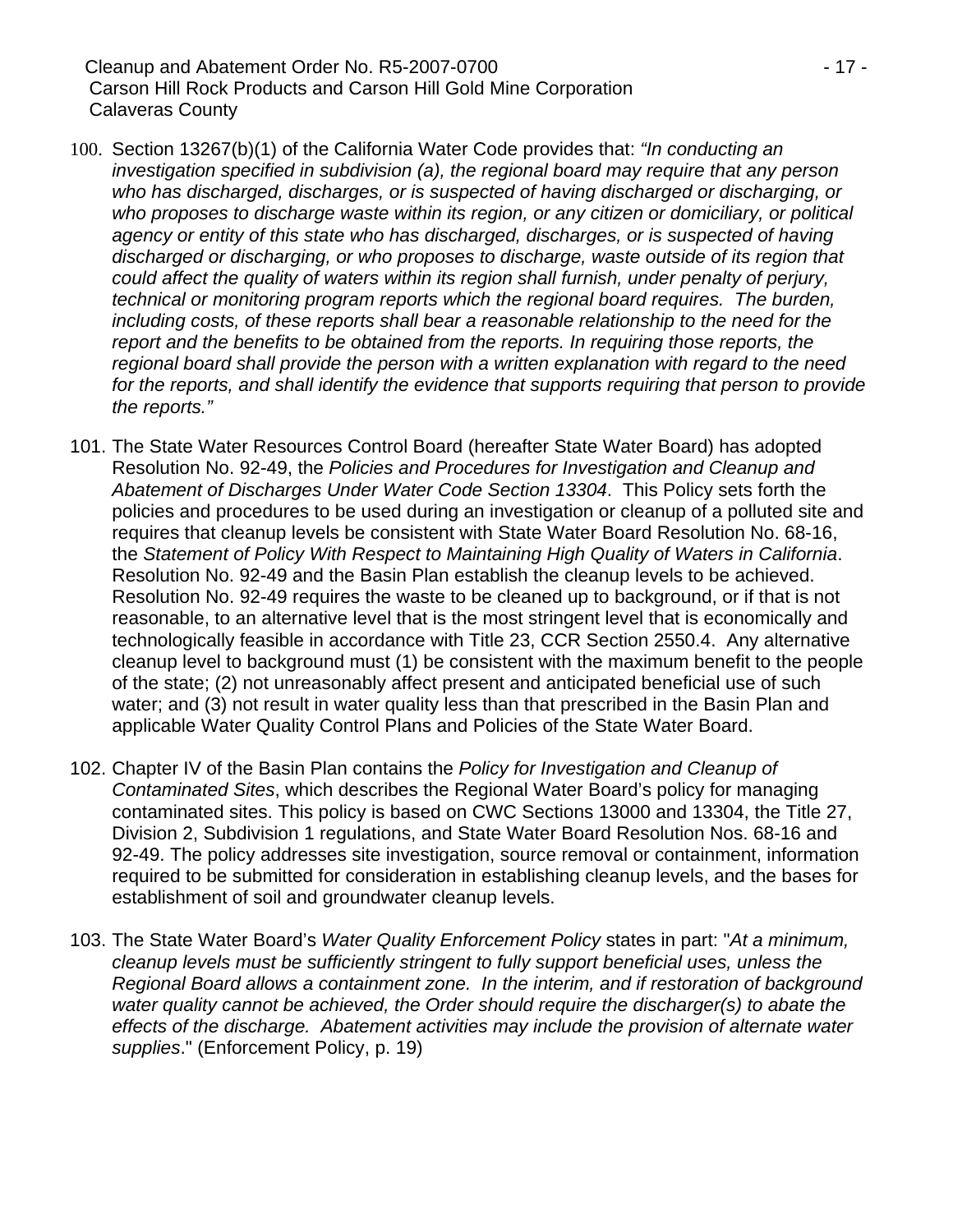- 104. As described in this order, the Discharger has discharged waste in violation of waste discharge requirements and other orders of the Regional Water Board and has caused or permitted waste to be discharged or deposited where it has discharged to waters of the state and has created, and continues to threaten to create, a condition of pollution or nuisance.
- 105. The technical reports required by this Order are necessary to assure compliance with this Order and the WDRs, and to protect the waters of the state. Existing data and information about the site indicates that waste has been discharged or may continue to be discharged at the property, which is currently owned and operated by the Dischargers named in this Order.
- 106. The issuance of this Order is an enforcement action taken by a regulatory agency and is exempt from the provisions of the California Environmental Quality Act (Public Resources Code, Section 21000, et seq.), pursuant to Title 14 CCR Section 15321(a)(2). The implementation of this Order is also an action to assure the restoration of the environment and is exempt from the provisions of the California Environmental Quality Act (Public Resources Code, Section 21000, et seq.), in accordance with Title 14 CCR, Sections 15308 and 15330.
- 107. Any person adversely affected by this action of the Regional Water Board may petition the State Water Board to review the action in accordance with Sections 2050-2068 of CCR Title 23. The State Water Board must receive the petition within 30 days of the date of this Order. Copies of the law and regulations applicable to filing petitions may be found on the Internet at http://www.waterboards.ca.gov/centralvalley or will be provided upon request.

**IT IS HEREBY ORDERED THAT**, pursuant to Sections 13267 and 13304 of the California Water Code, Carson Hill Rock Products and the Carson Hill Mining Corporation, their agents, successors, and assigns, shall investigate the discharges of waste, clean up the waste, and abate the effects of the waste, forthwith, resulting from activities at the Carson Hill Gold Mine, including the quarrying and rock crushing facilities, in conformance with State Water Board Resolution No. 92-49 *Policies and Procedures for Investigation and Cleanup and Abatement of Discharges Under Water Code Section 13304,* with the Regional Water Board's *Water Quality Control Plan for the Sacramento River and San Joaquin River Basins* (in particular the Policies and Plans listed within the Control Action Considerations portion of Chapter IV), and with the corrective action provisions of Title 27 CCR Division 2.

"Forthwith" means as soon as is reasonably possible. Compliance with this requirement shall include, but not be limited to, completing the tasks listed below.

Any person signing a document submitted under this Order shall make the following certification: "I certify under penalty of law that I have personally examined and am familiar with the information submitted in this document and all attachments and that, based on my knowledge and on my inquiry of those individuals immediately responsible for obtaining the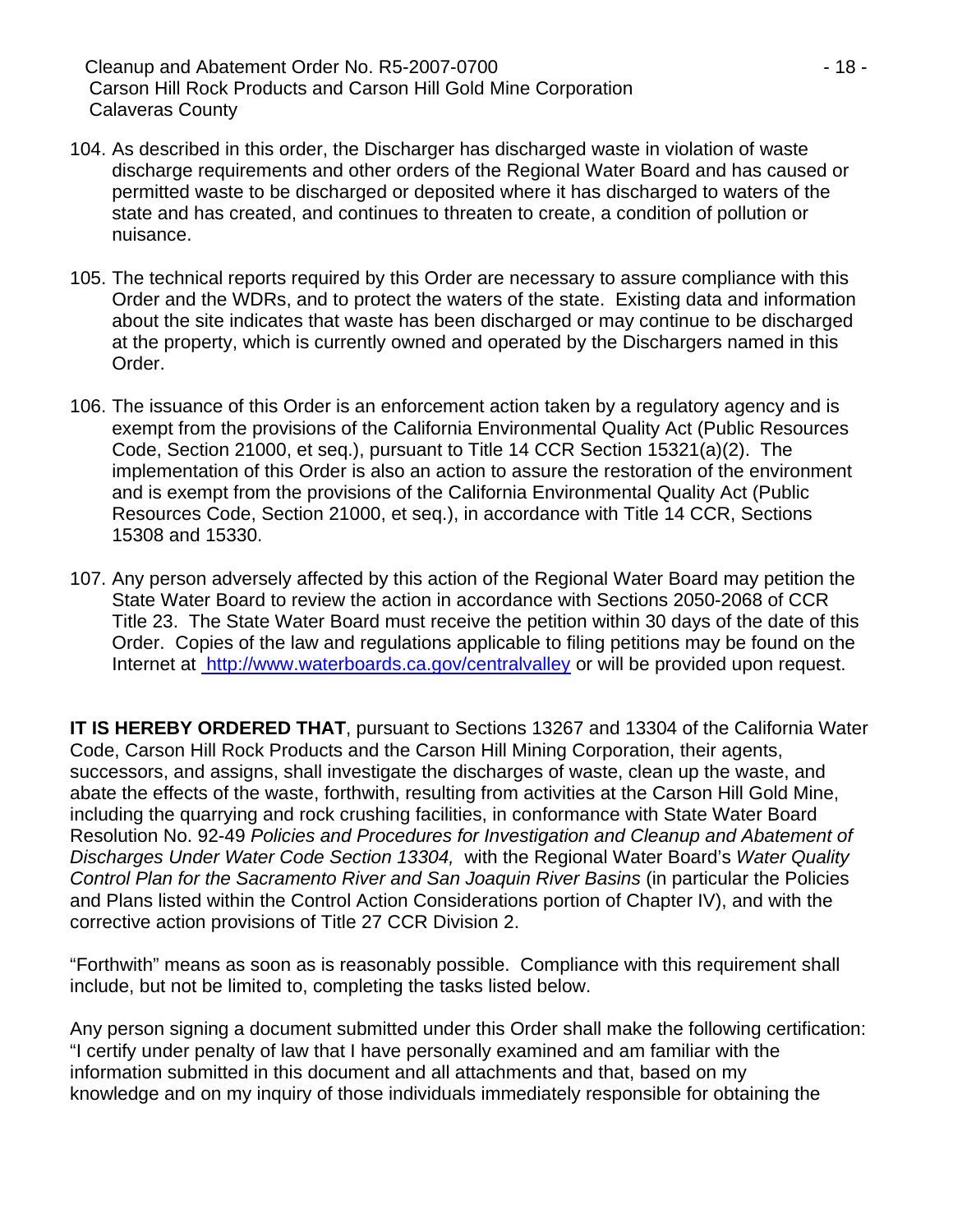information, I believe that the information is true, accurate, and complete. I am aware that there are significant penalties for submitting false information, including the possibility of fine and imprisonment."

- 1. By **1 February 2007**, the Discharger shall submit an *Annual Erosion Control Plan* for the 2006/2007 wet season in accordance with WDR No. 5-01-150. The Discharger shall submit subsequent annual erosion control plans by 15 November.
- 2. By **28 February 2007**, the Discharger shall submit a *Final Closure and Post Closure Maintenance Plan* for Waste Management Units -1 through -3 and the waste rock dumps in accordance with Title 27 CCR, Section 22510(b). The Final Closure and Post Closure Maintenance Plan can be submitted in the form of a Corrective Action Program (CAP) that also evaluates and selects remedial alternatives to return groundwater impacts to background groundwater concentrations. The Final Closure Plan may be in the form of an engineered alternative to the Title 27 prescriptive standards, as long as it complies with all requirements for engineered alternatives. If an engineered alternative is submitted, it may describe a seasonally removed cover (i.e., interim cover) for certain WMUs. However, it must also include a date by which mining will cease and by which the WMU(s) will receive installation of a final cover. The WMUs and waste rock dumps shall be closed as a Group B Mine Waste. The report shall comply with the following:

(a) All containment structures shall be designed by, and construction shall be supervised by, a California registered civil engineer or a certified engineering geologist, and shall be certified by that individual as meeting the prescriptive standards, or approved engineered alternative design, in accordance with this Order.

(b) Materials used in the final cover shall have appropriate chemical and physical properties to ensure that such structures do not fail to contain waste because of pressure gradients, physical contact with waste or leachate, chemical reactions with soil or rock, climatic conditions, the stress of installation, or because of the stress of daily operations.

(c) Any report, or any amendment or revision of a report, that proposes a design or design change that might affect a WMU's containment features or monitoring systems shall be approved by a registered civil engineer or a certified engineering geologist [Title 27 CCR Section 21710(d)].

(d) Any proposed engineered alternative cover for WMUs -1 through -3 must comply with State Water Board Resolution No. 93-62. Furthermore, the performance requirements of any geosynthetic membrane shall include, but are not limited to, a need to limit infiltration of water, to the greatest extent possible; mechanical compatibility with stresses caused by equipment traffic, and for final covers the result of differential settlement over time and durability throughout the post-closure maintenance period [Title 27 CCR Section 20324(i)(1)].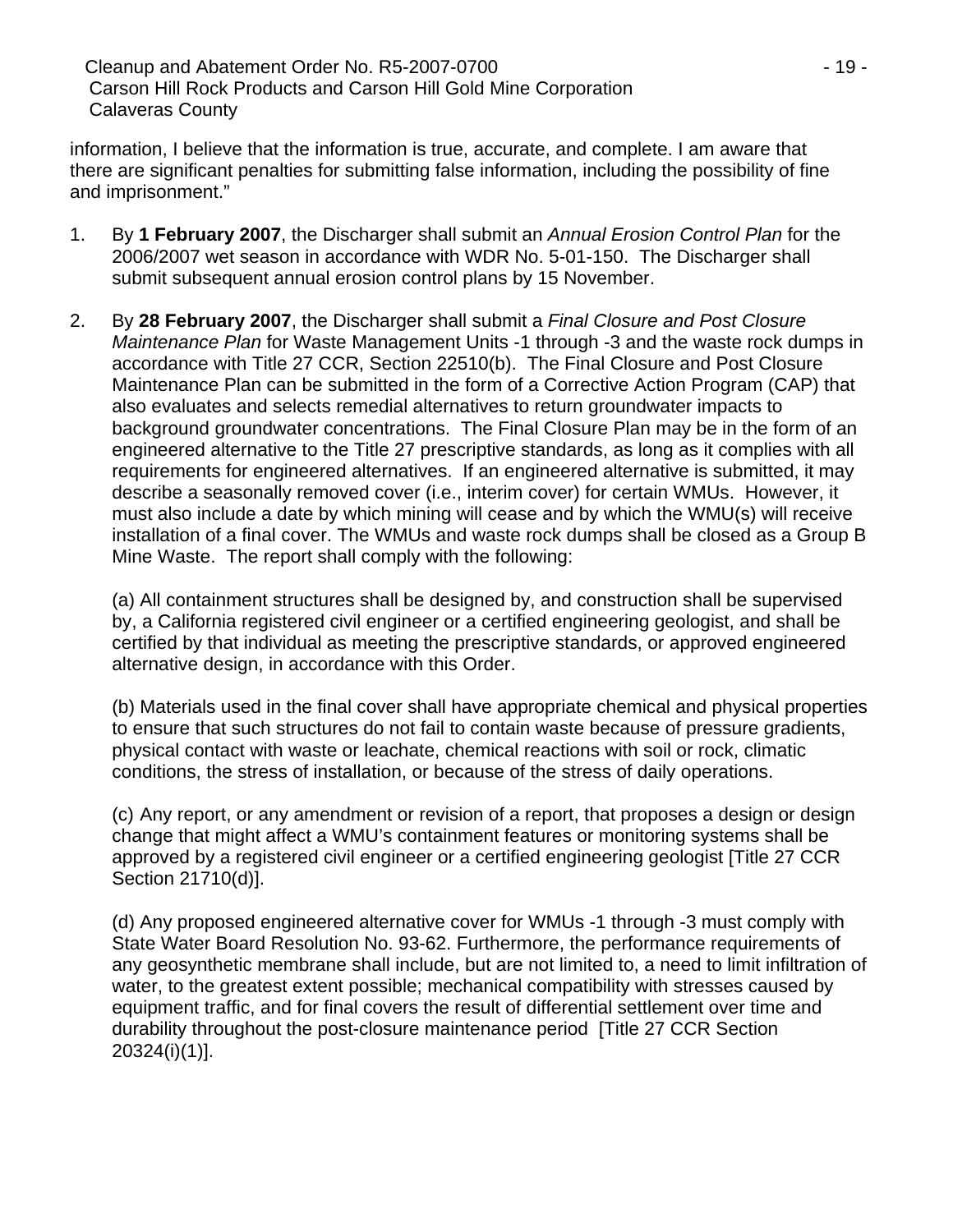Cleanup and Abatement Order No. R5-2007-0700 **Details and Abatement Order No. R5-2007-0700**  $-$  20 - Carson Hill Rock Products and Carson Hill Gold Mine Corporation Calaveras County

(e) The final cover for WMUs-1 through -3 shall be designed and constructed to limit, to the greatest extent possible, ponding, infiltration, inundation, erosion, slope failure, washout, and overtopping [Title 27 CCR Section 20365(a)]. Furthermore, the upper surface of the WMUs and waste rock dumps shall be graded such that the overall slope is graded with an overall slope greater than three degrees as required by Title 27 Section 21090(a-c).

(f) The final cover for WMUs -1 through -3 and waste rock dumps shall be designed to withstand the maximum probable earthquake without damage to the foundation or to the structures that control leachate, or surface drainage, or erosion, or gas [Title 27 CCR Section 20370(a)]. In addition, any seismic analysis shall comply with Title 27 CCR Section 21750(f)(5) & (7).

(g) WMUs -1 through -3 shall include protective barriers to prevent washout or inundation from the 100-year flood event.

(h) All construction of liner systems and final cover systems shall be performed in accordance with a Construction Quality Assurance Plan certified by a registered civil engineer or a certified engineering geologist [Title 27 CCR Section 20323] and approved by the Executive Officer.

(i) The Construction Quality Assurance (CQA) program shall be supervised by a registered civil engineer or a certified engineering geologist who shall be designated the CQA officer [Title 27 CCR Section 20324(b)(2)].

- 3. By **28 February 2007**, the Discharger shall submit an *Amended Report of Waste Discharge* in accordance with Title 27 CCR, Section 21710. The Report of Waste Discharge shall include the information listed in Finding No. 77, and in addition, shall discuss any changes in operations or activities associated with the gravel operation and production of slimes including but not limited to the (1) storage of slimes, (2) evidence the slimes are isolated from groundwater and surface water, and (3) final disposal of slimes; closure of the Waste Management Units -1 through –3 and waste rock dumps, including but not limited to, precipitation and erosion controls, and post closure maintenance of the WMUs and LCRSs.
- 4. By **15 October 2007**, the Discharger shall install either a final cover on WMU 1 or shall install an engineered alternative interim cover on WMU 1. The final cover or interim cover shall comply with the approved Final Closure and Post Closure Maintenance Plan and with Title 27.
- 5. By **31 December 2007**, the Discharger shall submit the final Construction Quality Assurance Report for WMU-1 that contain all reports submitted concerning the placement of the final or interim cover. This document shall provide evidence that the CQA plan was implemented as proposed and that the construction proceeded in accordance with design criteria, plans, and specifications. The Discharger shall submit copies of the Final Documentation report to the Regional Water Board as prepared by the CQA officer.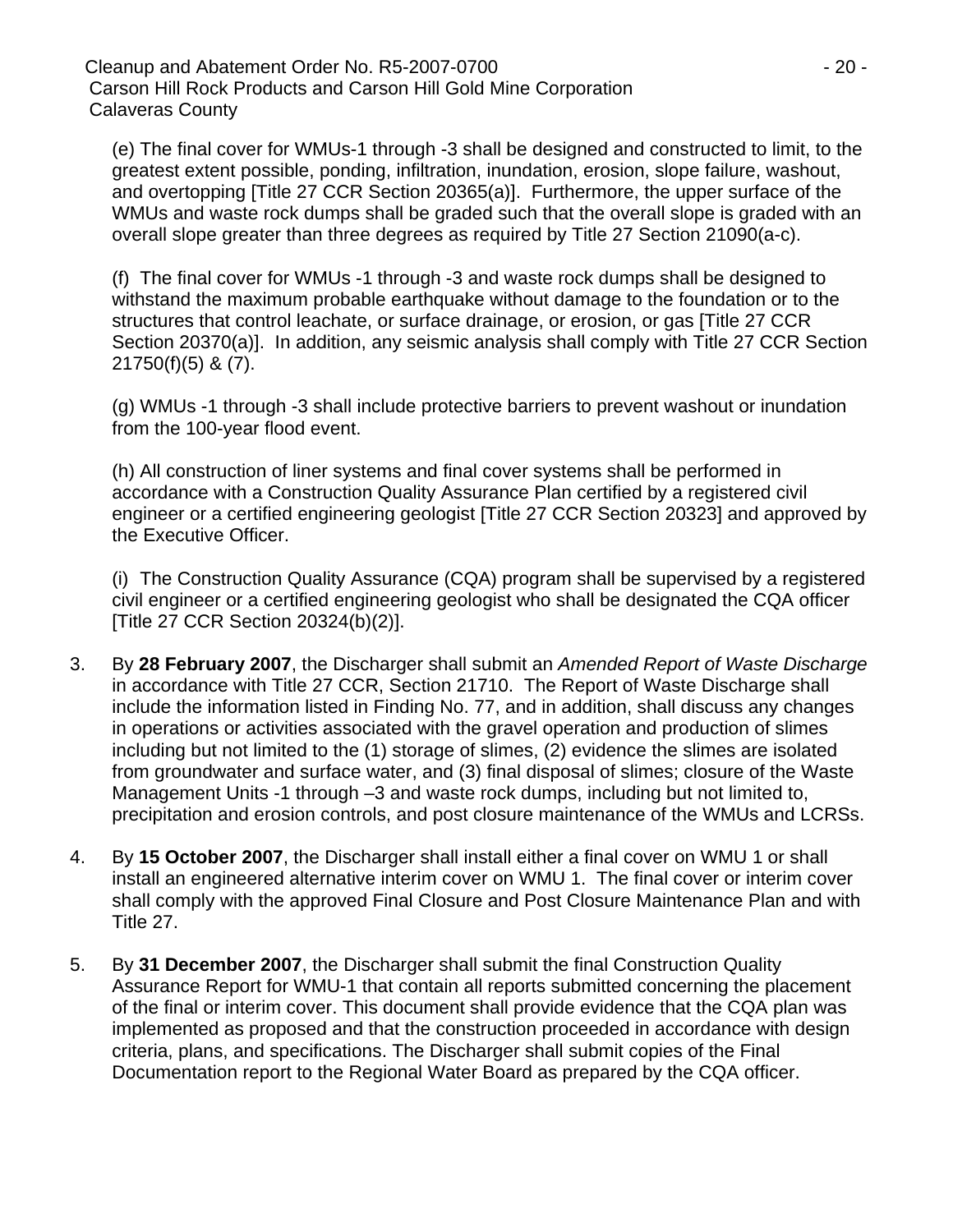- 6. By **15 October 2008**, the Discharger shall install either a final cover on both WMU-2 and WMU- 3, or shall install an engineered alternative interim cover on both WMU-2 and WMU-3. The final cover or interim cover shall comply with the approved Final Closure and Post Closure Maintenance Plan and with Title 27.
- 7. By **15 October 2008**, the Discharger shall install a final cover on all three waste rock dumps. The final cover shall comply with the approved Final Closure and Post Closure Maintenance Plan and with Title 27.
	- 8. All Financial Assurance funds (closure, post closure and foreseeable release) shall be fully funded and accepted by the California Integrated Waste Management Board no later than **15 October 2008.**
- 9. By **31 December 2008**, the Discharger shall submit the final Construction Quality Assurance Report for WMUs-2 and -3 and the three waste rock dumps that contain all reports submitted concerning the placement of the final or the interim cover. This document shall provide evidence that the CQA plan was implemented as proposed and that the construction proceeded in accordance with design criteria, plans, and specifications. The Discharger shall submit copies of the Final Documentation report to the Regional Water Board as prepared by the CQA officer.
- 10. **Beginning 1 May 2007**, and by the first day of the second month following each calendar quarter **(i.e., by 1 February, 1 May, 1 August, and 1 November each year)**, the Discharger shall submit a progress report describing the work completed to date regarding each of the reporting requirements described above.

The Discharger shall immediately comply with all other Prohibitions, Specifications, and Provisions of Waste Discharge Requirements Order No. 5-01-150 not specifically mentioned above. In addition to the above, the Discharger shall comply with all applicable provisions of the California Water Code that are not specifically referred to in this Order.

In accordance with California Business and Professions Code Sections 6735, 7835, and 7835.1, engineering and geologic evaluations and judgments shall be performed by or under the direction of registered professionals competent and proficient in the fields pertinent to the required activities. All technical reports specified herein that contain workplans for, that describe the conduct of investigations and studies, or that contain technical conclusions and recommendations concerning engineering and geology shall be prepared by or under the direction of appropriately qualified professional(s), even if not explicitly stated. Each technical report submitted by the Discharger shall contain the professional's signature and/or stamp of the seal.

If, in the opinion of the Executive Officer, the Discharger fails to comply with the provisions of this Order, the Executive Officer may refer this matter to the Attorney General for judicial enforcement or may issue a complaint for administrative civil liability.